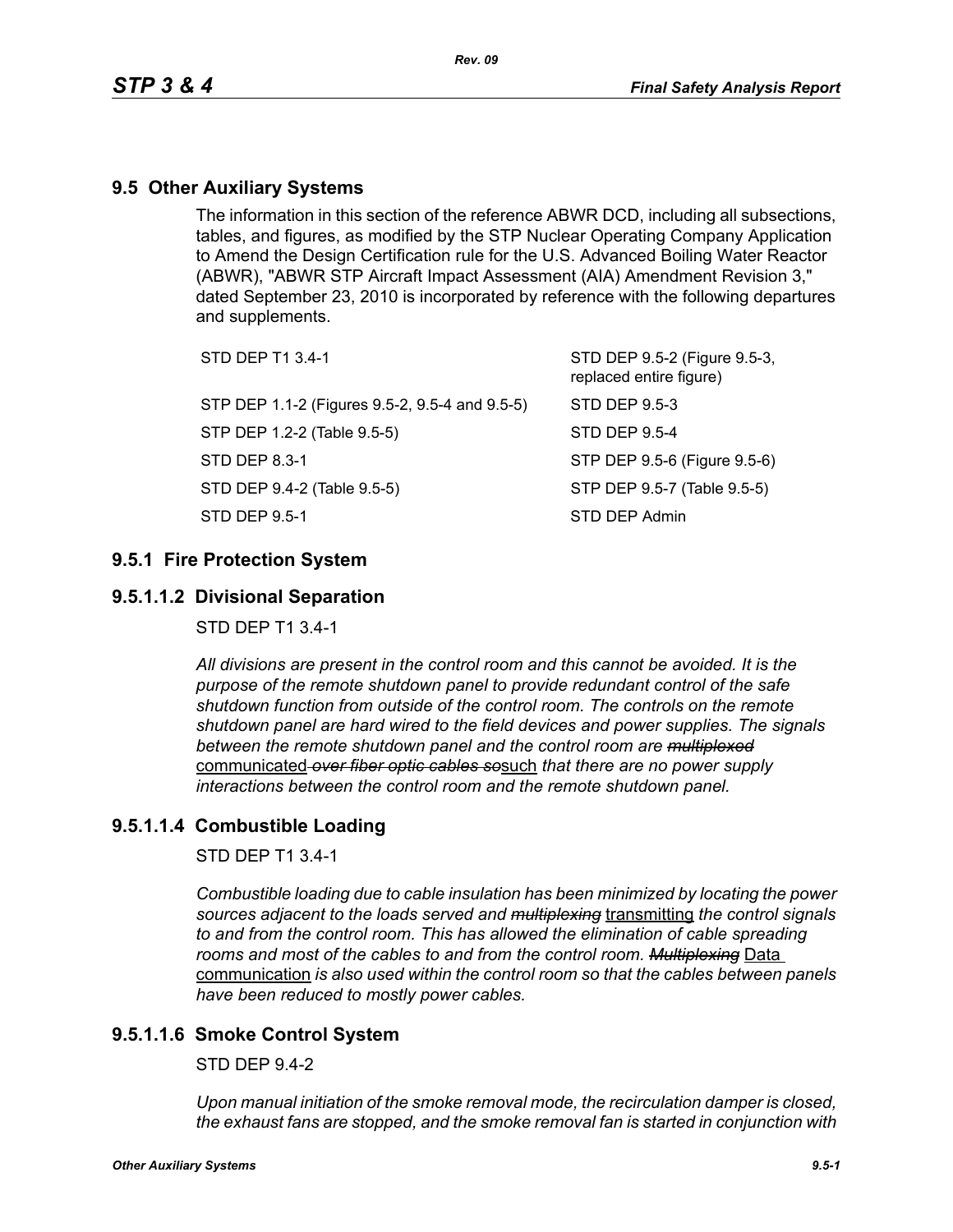*the supply fan for 100% outside air purging. In the Control Building, the recirculation damper is closed,* the damper in the bypass duct around the air handling unit is opened, and **one or** both the exhaust fans are operated in conjunction with the supply *fan for smoke removal.*

# **9.5.1.1.7 Spurious Control Actions**

STD DEP T1 3.4-1

*As stated above, the systems are separated by fire areas on a divisional basis. The multiplexing system is a dual channel system. Two simultaneous, identical digitized control signals are required at the demultiplexer for control action to be taken at the field device.* The ESF Logic and Control System (ELCS) utilizes redundant fiber optic links to communicate ESF system level actuation status to the Remote Digital Logic Controllers (RDLCs), which control the remote input/output functions and the actuation of the electromechanical components. The RDLC utilizes diagnostics to verify the validity of each redundant message. The redundant messages received by the RDLC must match for component actuation to occur. *The probability of two spurious* messages occurring on each of the redundant links that both pass the communication diagnostics and that also match between the two redundant links *signals matching is essentially zero.*

*The significance of the two-channel operation of the multiplex system* redundant fiber optic design *is that, if the ability to operate from the control room is lost, equipment will continue to run until manually shutdown in the field by the operators. Equipment may*  also be manually started at the switchgear or motor control centers during a control *room fire situation without fear that failures in the control room would cause the equipment to be shutdown. The feature of being able to start equipment locally without fear of it being shut down by spurious signals from the control room makes it possible to utilize nonsafety-related systems such as the feedwater and condensate pumps in the Turbine Building as backups to the safety-related safe shutdown system, if desired.*

*The interlocks which prevent damage of equipment may be accomplished directly and by hard wiring in the field. For example, the protective relaying for the switchgear is located in the switchgear and the interlocks accomplished in switchgear. Signals for operational logic are multiplexed* communicated *to the control room, but protective actions are not dependent on conditions in the control room.*

The evaluation of single and multiple spurious operations that could adversely impact post-fire safe shutdown will be performed in a manner that is consistent with the methodology of NEI 00-01, Revision 2 as modified by the guidance of RG 1.189 Revision 2 as it applies to Single and Multiple Spurious Operation Analysis.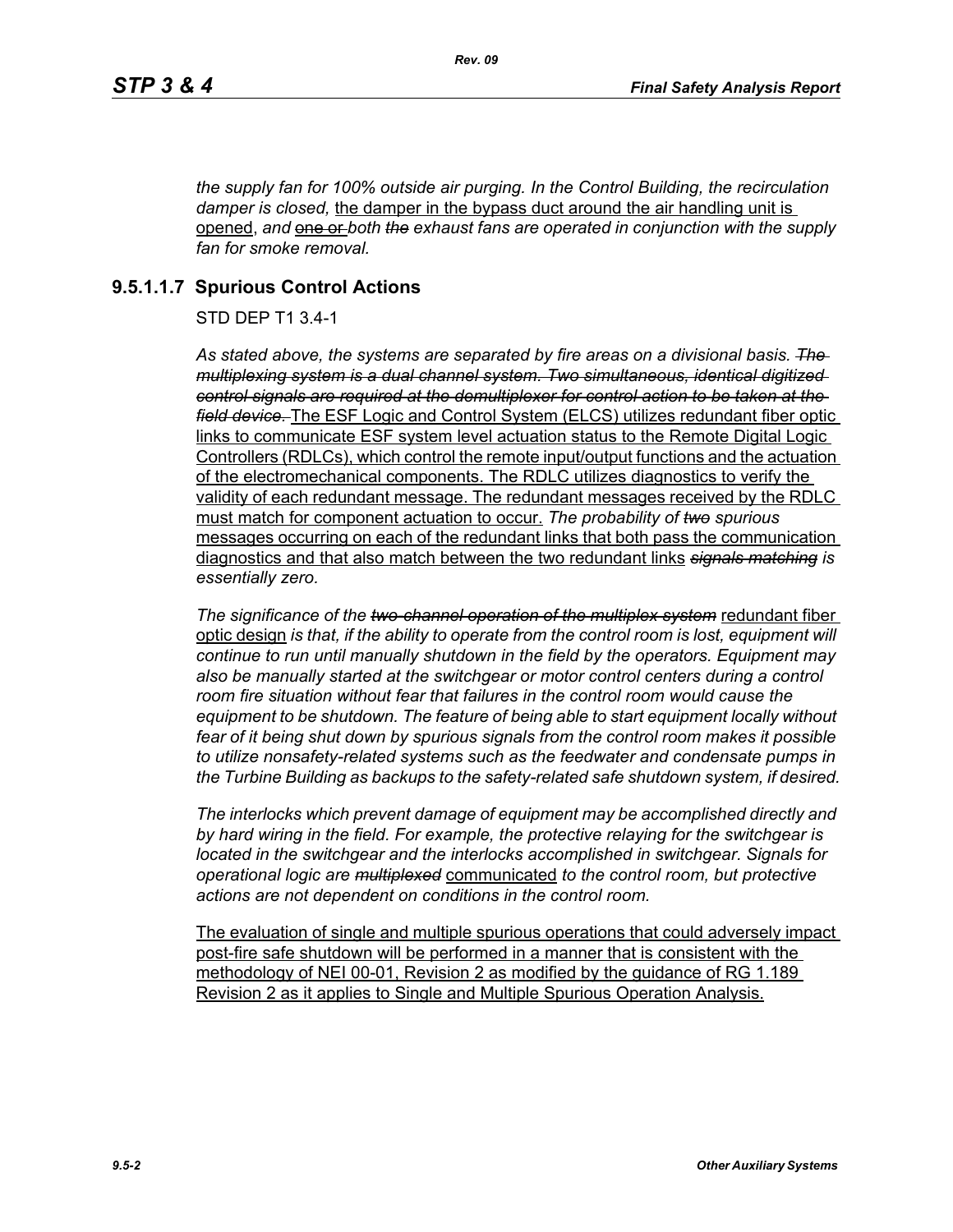# **9.5.1.3.1 General Description**

 $STP$  DFP 12-2

*The suppression systems for the buildings and the plant yard are shown in the following figures:*

| Area                    | <b>Figures</b>                            |
|-------------------------|-------------------------------------------|
| <b>Reactor Building</b> | 9A.4-1 thru 9A.4-10                       |
| <b>Control Building</b> | 9A.4-11 thru 9A.4-16                      |
| <b>Turbine Building</b> | 9A.4-17 thru 9A.4-21, 9A.4-33 and 9A.4-34 |
| Service Building        | 9A.4-22 thru 9A.4-27                      |
| Radwaste Building       | 9A.4-28 thru 9A.4-32                      |
| <b>Plant Yard</b>       | $9.5 - 5$                                 |

## **9.5.1.3.4 Protection of Operating Units**

The following site-specific supplement addresses the COL License Information Item discussed in this subsection.

Fire protection of the operating units during construction of the additional units is addressed in Appendix 9E.

## **9.5.1.3.5 General Description of Fire Protection System**

STP DEP 1.1-2

STP DEP 1.2-2

STP 3 & 4 is a dual-unit station. The water supply for fire protection will be shared by STP 3 & 4. A single fire protection pump house and two storage tanks are located within the protected area boundary that provides water for fire suppression to both units via piping in the yard. This common system has the same capability as the system for the single unit design. The fire protection water supply complies with Regulatory Guide 1.189, Rev. 1, which states that a common water supply may be utilized for multi-unit nuclear power plant sites with a common yard fire main loop. The common fire water supply and yard main piping system for STP Units 3 & 4 are depicted in Figures 9.5-4 and 9.5-5. The common yard fire main loop surrounding STP Units 3 & 4 is cross-connected between units in accordance with Regulatory Guide 1.189, Rev. 1.

*The Turbine Building is provided with standpipes, hose reels and ABC portable extinguishers throughout the building. In addition, the following fire suppression systems provide primary fire suppression capability to the following areas:*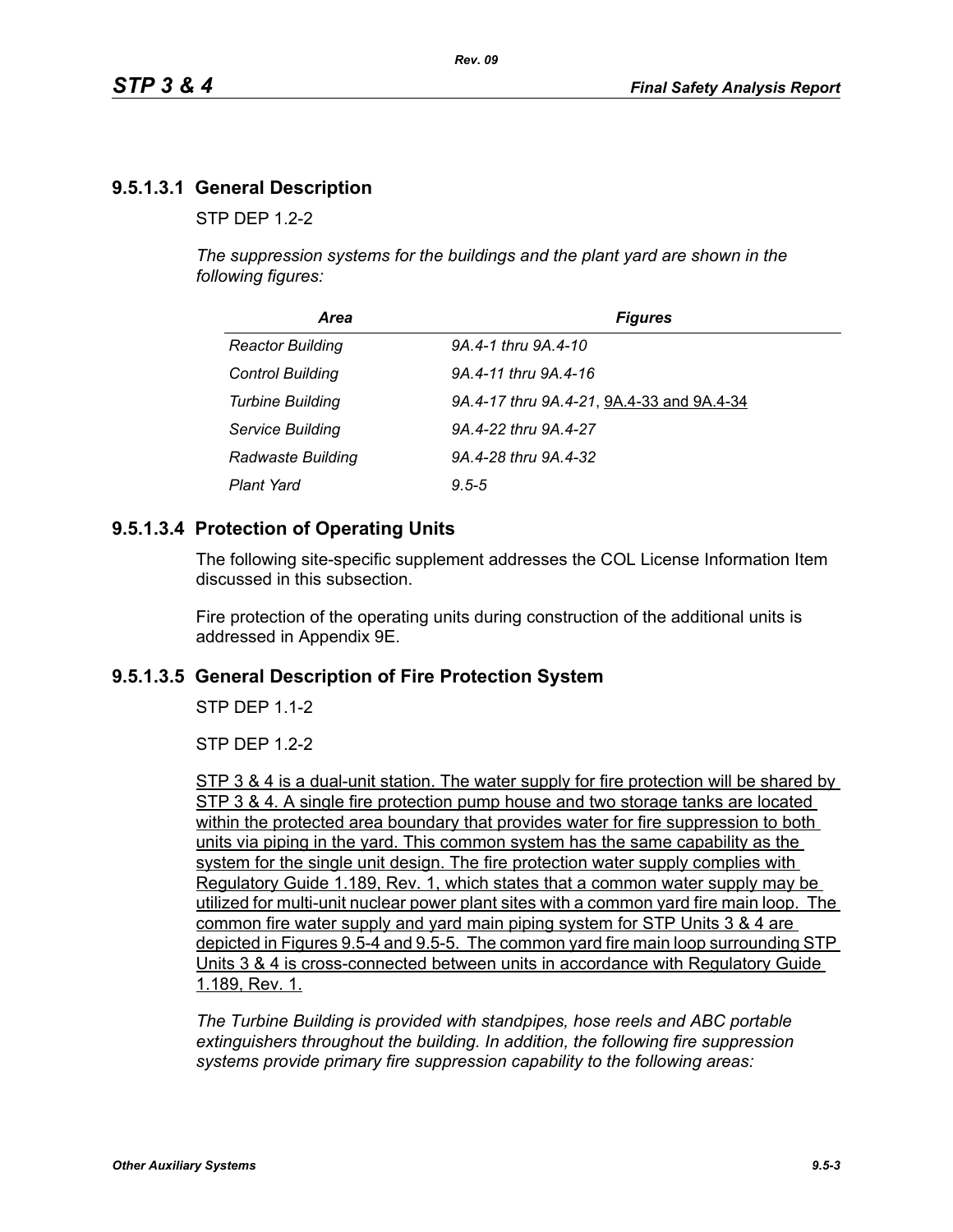- *(1) Automatic closed head sprinkler systems are provided in the open grating area of the three floors under the turbine* throughout the Turbine Building except in higher hazard areas that are protected as described below.
- *(2) Deluge foam-water sprinkler systems are provided in the* combustion turbine generator areas, hydrogen seal oil unit room, turbine lube oil storage tank room, EHC hydraulic control unit room, *lube oil conditioning area and the lube oil reservoir area.*
- *(3) A deluge sprinkler system is provided in the hydrogen seal oil unit area.*
- *(4) A preaction sprinkler system is provided in the auxiliary boiler area.*

## **9.5.1.5 Inspection and Testing Requirements**

The following site-specific supplement addresses inspection and testing requirements for both startup and post startup of the fire protection system.

A final plan for implementation of the fire protection system pre-operational and postoperational inspection and testing program, based on the as-procured and as-installed fire protection systems and components, including the fixed and portable emergency lighting and the fixed and portable communication systems, will be available prior to commencement of construction. The plan includes documented instructions, procedures or drawings that prescribe inspections and tests that govern the installed fire protection systems. The scope of items for inspections and testing includes fire protection system equipment and active components, as well as passive features such as fire barriers, fire dampers, fire doors, and fire-rated penetration seals. (COM 9.5-1)

The plan will comply with Regulatory Position C.2.4 in Regulatory Guide 1.189, Revision 1. Preoperational and post-operational inspections and tests will comply with the applicable NFPA codes and standards. (COM 9.5-2)

# **9.5.2 Communication Systems**

STP DEP 1.1-2

At STP 3 & 4, a common communication system is used to provide plant-wide communications between the dual units. The communication system is not safetyrelated. A common communication system providing plant wide communications is a safety enhancement since it allows for ease of communication between units. The representative outline of the common communication system is shown in Figure 9.5-2 for STP 3 & 4.

## **9.5.2.6.3 System Operation**

The following site-specific supplement addresses the COL License Information Item discussed in this subsection.

Telephone system EPBX switches are powered by an individual 8-hour battery system. These battery systems are charged by offsite 120 Vac backed up by the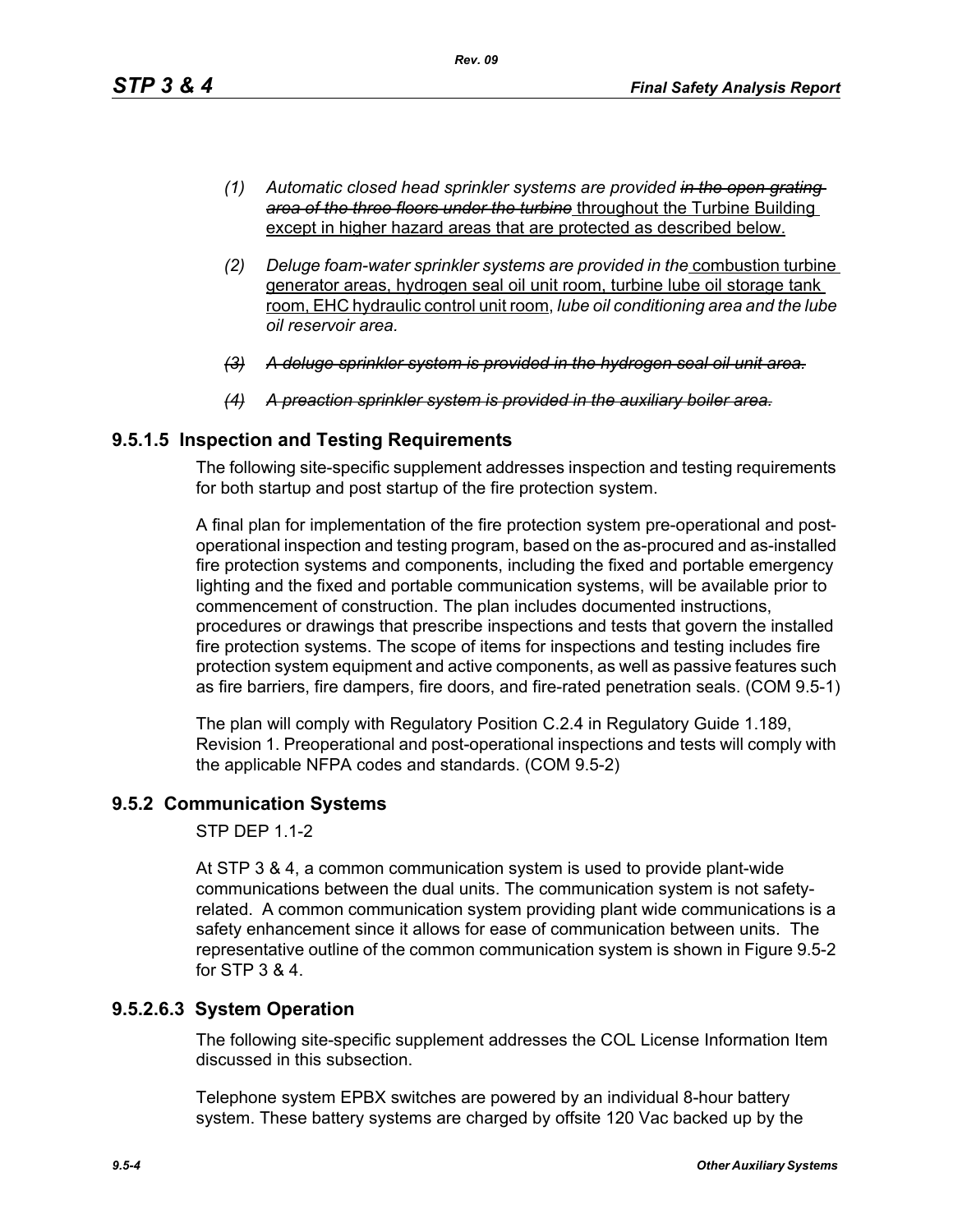Emergency Operations Facility or Nuclear Support Center diesels. Loss of normal 120 Vac and low battery voltages are annunciated.

The jacks for use with electosound telephones in the maintenance jack system are powered by 8 Vdc from the sectionalizing panels. The power supply is mounted internal to the sectionalizing panel.

Two-way radio system repeater base stations are powered by normal plant 120 Vac power backed up with a non-Class 1E Combustion Turbine Generator (CTG). Mobile radios are powered by vehicular batteries. Handheld portables are powered with selfcontained batteries.

The radio paging transmitter and countertop paging terminal are powered by normal plant 120 Vac backed up by a non-Class 1E CTG. The pocket pager units are supplied with a self-contained battery.

The operator communication panels are powered with normal plant 120 Vac and backed up with non-Class 1E CTG and an 8-hour battery.

## **9.5.3 Lighting and Servicing Power Supply System**

STD DEP 9.5-4

STD DEP Admin

*All lighting systems are designed to provide intensities consistent with the lighting needs of the areas in which they are located, and with their intended purpose. The lighting design considers the effects of glare and shadows on control panels, video display devices, and other equipment, and the mirror effects on glass and pools. Lighting and other equipment maintenance, in addition to the safety of personnel, plant equipment, and plant operation, is considered in the design. Areas containing flammable materials (e.g.., battery rooms, fuel tanks) have explosion proof lighting systems. Areas subject to high moisture have water-proof installations (e.g.., drywell, washdown areas). Plant AC lighting systems are generally of the fluorescent type, with mercury* High-Pressure Sodium (HPS) *lamps (or equivalent) provided for high ceiling, except where breakage could introduce mercury into the reactor coolant system*. *Incandescent lamps are used for DC lighting systems and above the reactor, and fuel pool and other areas where lamp breakage could introduce mercury into the reactor coolant*.

The following site-specific supplement is provided.

Emergency lighting comprised of emergency DC lighting and guide lamp lighting systems is provided throughout the plant as necessary to support fire suppression actions and safe-shutdown operations, including access and egress pathways to safeshutdown areas during a fire event.

The emergency lighting power distribution system contains protective devices necessary to preclude a fire in one area from causing a loss of emergency lighting in any unaffected area required for safe-shutdown operations.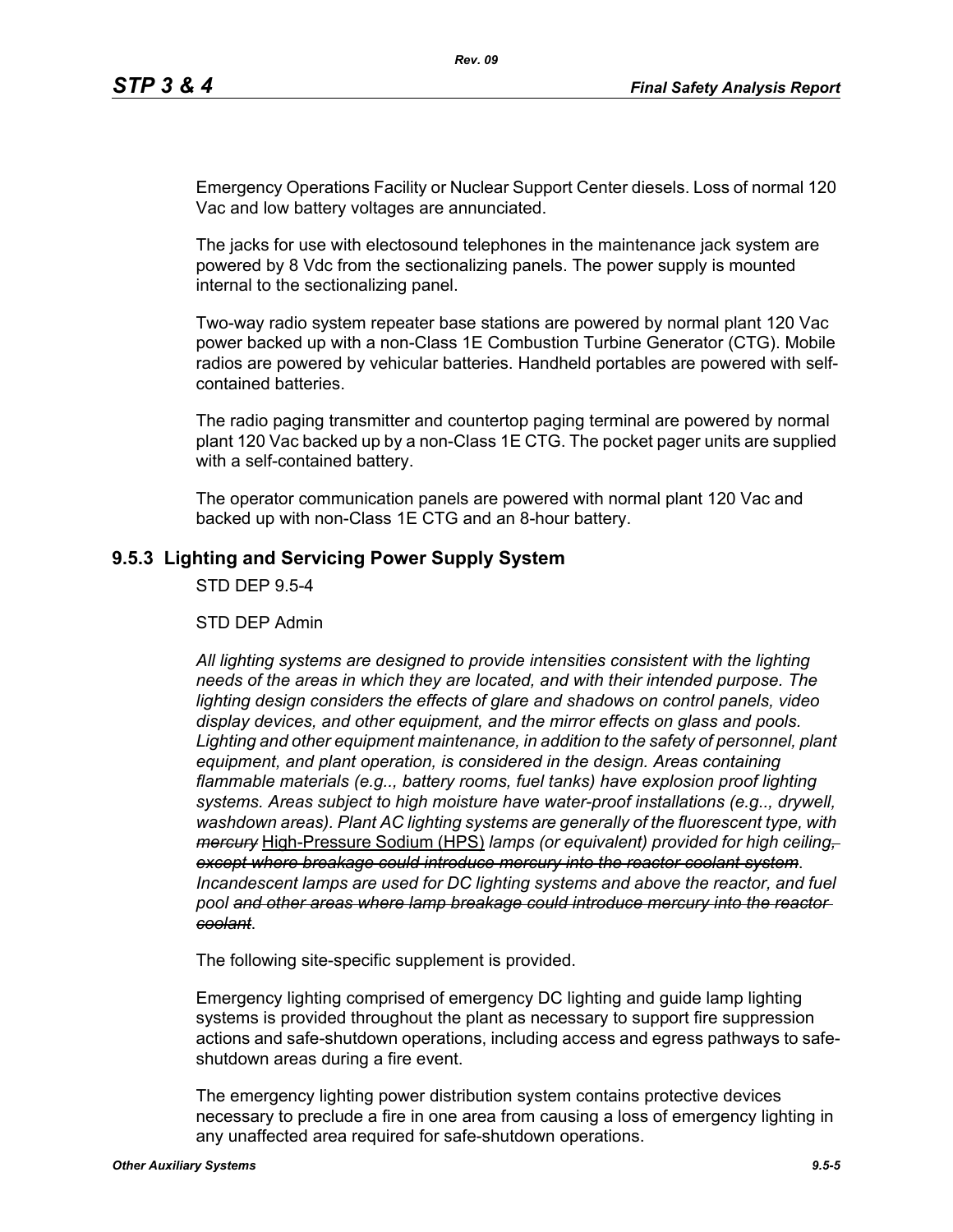## **9.5.3.1.1 General Design Bases**

*The general design bases for the Nuclear Island portion of the lighting systems are as follows:*

- *(4) Each of the normal, standby or emergency lighting systems has the following arrangement criteria:*
	- *(l) For mercury lamps, ballasts can be installed separately for life extension under the defined environment.* (Not Used)

The following site-specific supplement is provided.

- *(s)* Control switches for lighting fixtures inside the drywell or containment are installed both inside and outside of the drywell/containment.
- *(5) Lighting fixtures shall be selected in accordance with the following criteria:*
	- *(a) Lighting fixtures inside the plant are the following type of fixtures:*
		- *(ii) Mercury* **HPS** *lamps Mercury* HPS *lamps (or equivalent) shall be selected as fixtures for high ceiling areas (except in reactor building or other areas where lamp breakage could introduce mercury into the reactor coolant).*

The following site-specific supplement is provided.

- *(o)* High-efficiency electronic ballasts are not used in a high radiation environment.
- *(p)* Lighting fixtures for yard lighting are 1000W HPS lamps mounted on 100-foot (30.48m) lighting poles with retractable/lowering devices.

### **9.5.3.1.2 Safety-Related Design Bases**

*Nuclear safety-related design bases for ABWR Standard Plant lighting systems are as follows:*

- *(1) Mercury vapor fixtures and mercury switches are not used where a broken fixture or switch may result in introduction of mercury into the reactor coolant system.* (Not Used)
- *(2) Adequate lighting for any safety-related areas, such as areas used during emergencies or reactor safe shutdown, including those along the appropriate access or exit routes, are provided from three different lighting circuits (standby AC; emergency 125VDC, or self-contained battery fixtures).*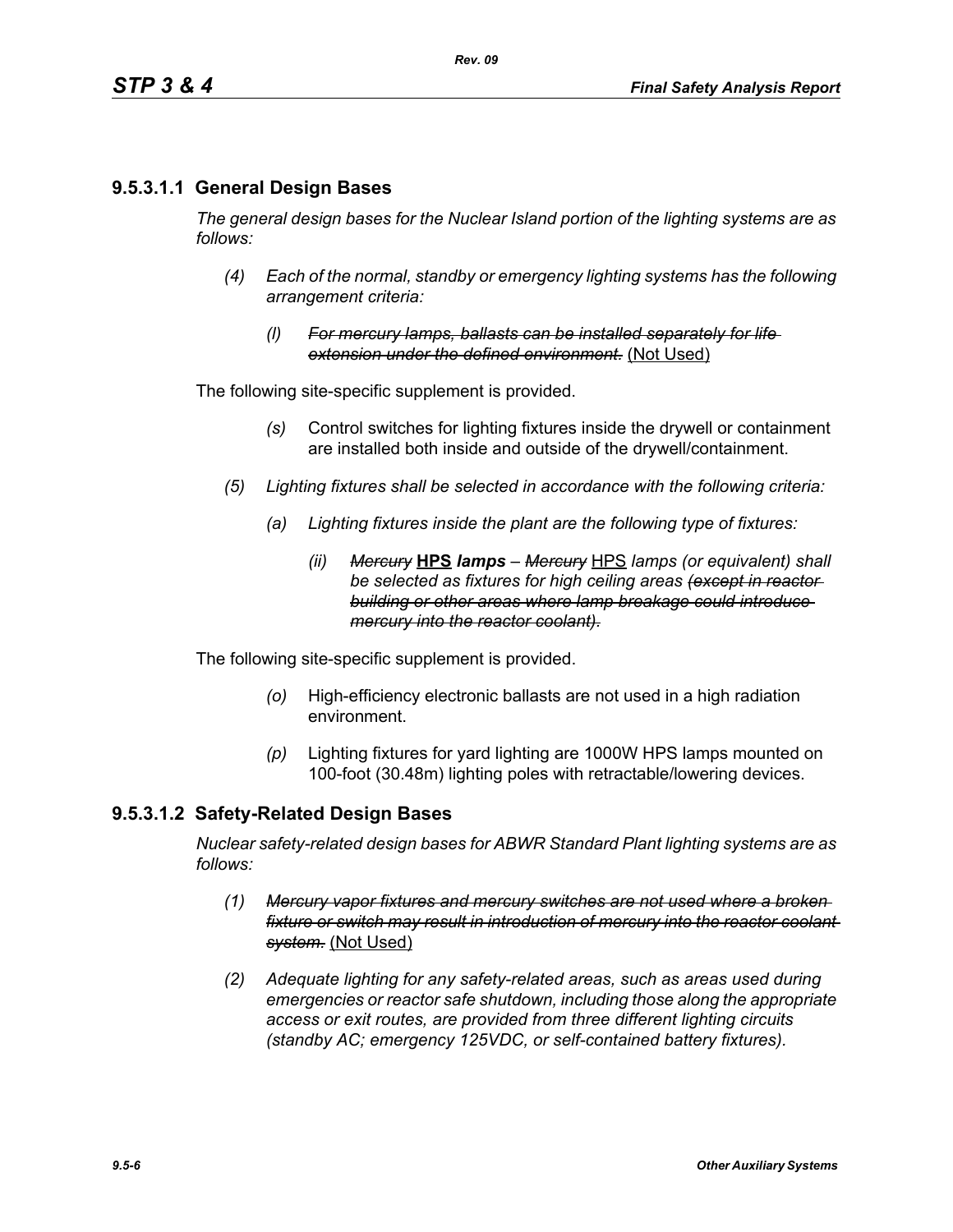## **9.5.3.2 System Description**

*Lighting fixtures that contain mercury are not used inside the Reactor Building or in any other location where broken fixtures may introduce mercury into the reactor coolant system.*

# **9.5.3.2.1 Normal (Non-Class 1E) Lighting**

The following site specific-supplement is provided.

Yard lighting is supplied at 480V from non-Class 1E sources. If this power is not available, power for the yard lighting will be automatically provided from the non-Class 1E CTG.

## **9.5.3.3 Inspection and Testing Requirements**

STD DEP Admin

*Since the normal standby and emergency lighting circuits are energized and maintained continuously, they require no periodic testing. However, periodic inspection and bulb replacement will be performed (Subsection 8.3.4.2.5* 8.3.4.25*). The guide lamps are capable of being tested and will be inspected and tested periodically to ensure operability of lights and switching circuits.*

## **9.5.4 Diesel Generator Fuel Oil Storage and Transfer System**

STP DEP 9.5-6

## **9.5.4.1.1 Safety Design Bases**

*(4) The diesel-generator fuel oil storage and transfer system is of Seismic Category I design. In addition, the storage tanks are separately located underground* in vaults, designed for stick gauge access *and are protected from damage by flying missiles carried by tornados and hurricanes, from external floods, and other environmental factors. The fill connection is located at grade elevation. The vent and sample connection are* is *located a little above the grade elevation. The fill and sample lines are capped and locked to prevent entry of moisture.* The fill and sample lines are also provided with locked-closed isolation valves. The vent is located above the maximum flood level. *Each vent is of fireproof goosenecked line with fine mesh screen to prevent access of debris.*

## **9.5.4.2 System Description**

*The diesel-generator fuel oil storage and transfer system for each engine consists of a yard 7-day storage tank, a fuel oil day tank,* two *fuel oil transfer pump* pumps, located inside the storage tank, *suction strainer, duplex filter, instrumentation and controls, and the necessary interconnecting pipe and fittings. A bleed line returns excess fuel oil from the day tank for recirculation to the yard storage tank.* A gravity drain is supplied from the bottom of each of the yard storage tanks. These drains periodically remove any water accumulation and sediment from the tanks. The suction of the fuel oil transfer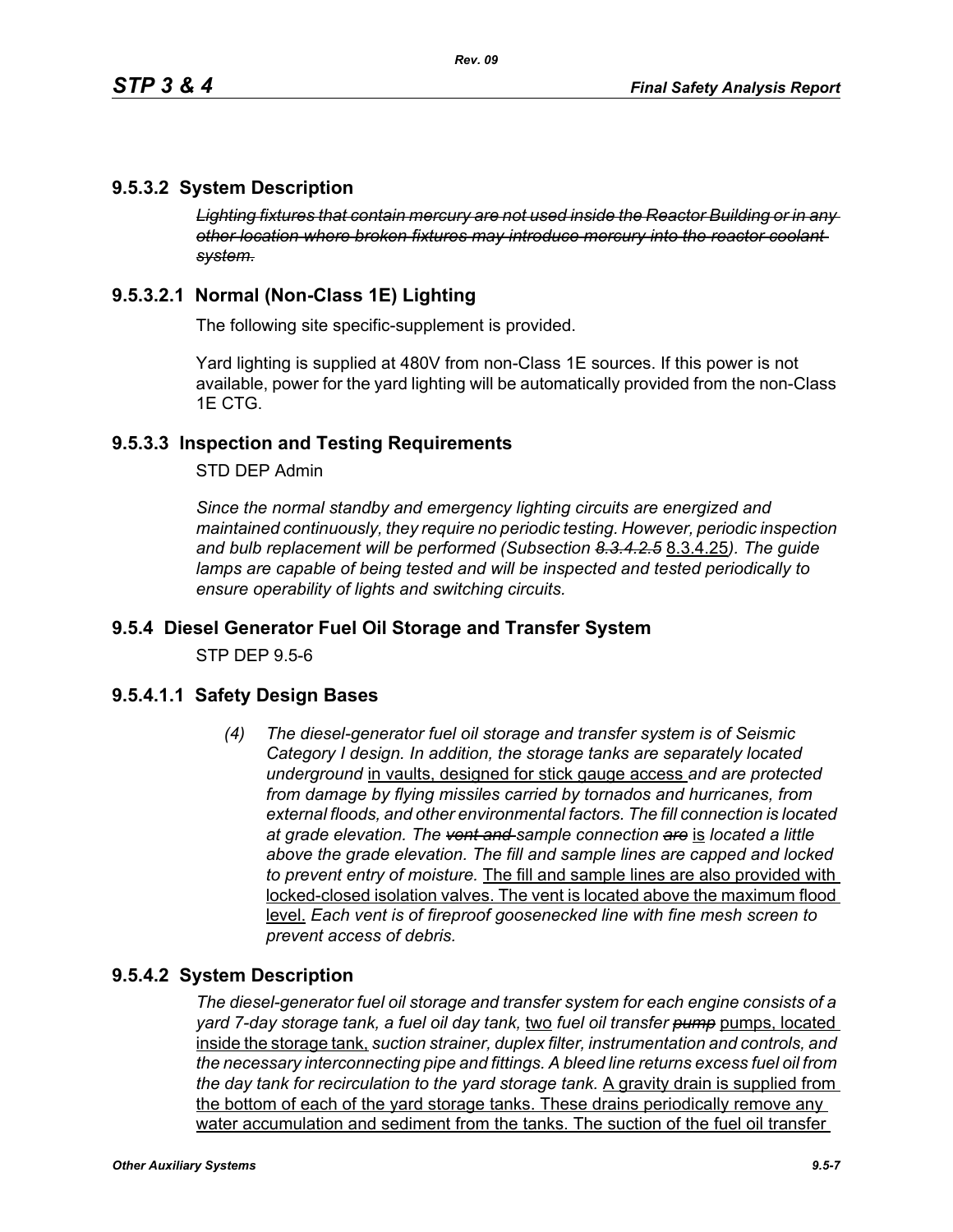pumps is elevated two to three inches above the tank low points to allow some tank volume for the settling of any water. *Day tank elevation is such that the engine fuel oil pump operates with flooded suction. The bottom of the day tank will never be lower than the pump suction centerline.*

### **9.5.4.3 Safety Evaluation**

*The Seismic Category I portions of diesel-generator fuel oil piping will be* is *routed in tunnels between the storage tanks and the Reactor Building. The system will be* is *provided with a protection against external and internal corrosion. The buried portion of the* storage *tanks,* located in vaults, *and piping will be* are *provided with waterproof protective coating. and an impressed current-type cathodic protection, to control the external corrosion of underground piping system. The impressed current-type cathodic protection system will be designed to prevent the ignition of combustible vapors or fuel oil present in the fuel oil system, in accordance with Regulatory Guide 1.137, Paragraph C.1.g.*

### **9.5.4.4 Tests and Inspections**

*Each fuel oil storage tank will be emptied and accumulated sediments be removed every 10 years to perform the ASME Section XI, Article IWD-2000 examination requirements.*

*In accordance with Regulatory Guide 1.137, periodic surveillance of cathodic protection for underground piping system will be provided, not to exceed a 12-month interval, to make sure that adequate protection exists. At intervals not exceeding 2 months, each of the cathodic protection rectifiers shall be inspected.* 

*New fuel oil will be tested for specific gravity, cloud point and viscosity and visually inspected for appearance prior to addition to ensure that the limits of ASTM D975 are not exceeded. Analysis of other properties of the fuel oil will be completed within two weeks of the fuel transfer.*

#### **9.5.5 Diesel-Generator Jacket Cooling Water System**

STD DEP 9.5-1

### **9.5.5.4 Tests and Inspection**

*To ensure the availability of the diesel-generator cooling water system, scheduled inspection and testing of the equipment is performed in accordance with Regulatory Guide 1.108,* 1.9*, as part of the overall engine performance checks.*

## **9.5.10 Motor-Generator Set**

STD DEP 9.5-3

STD DEP 8.3-1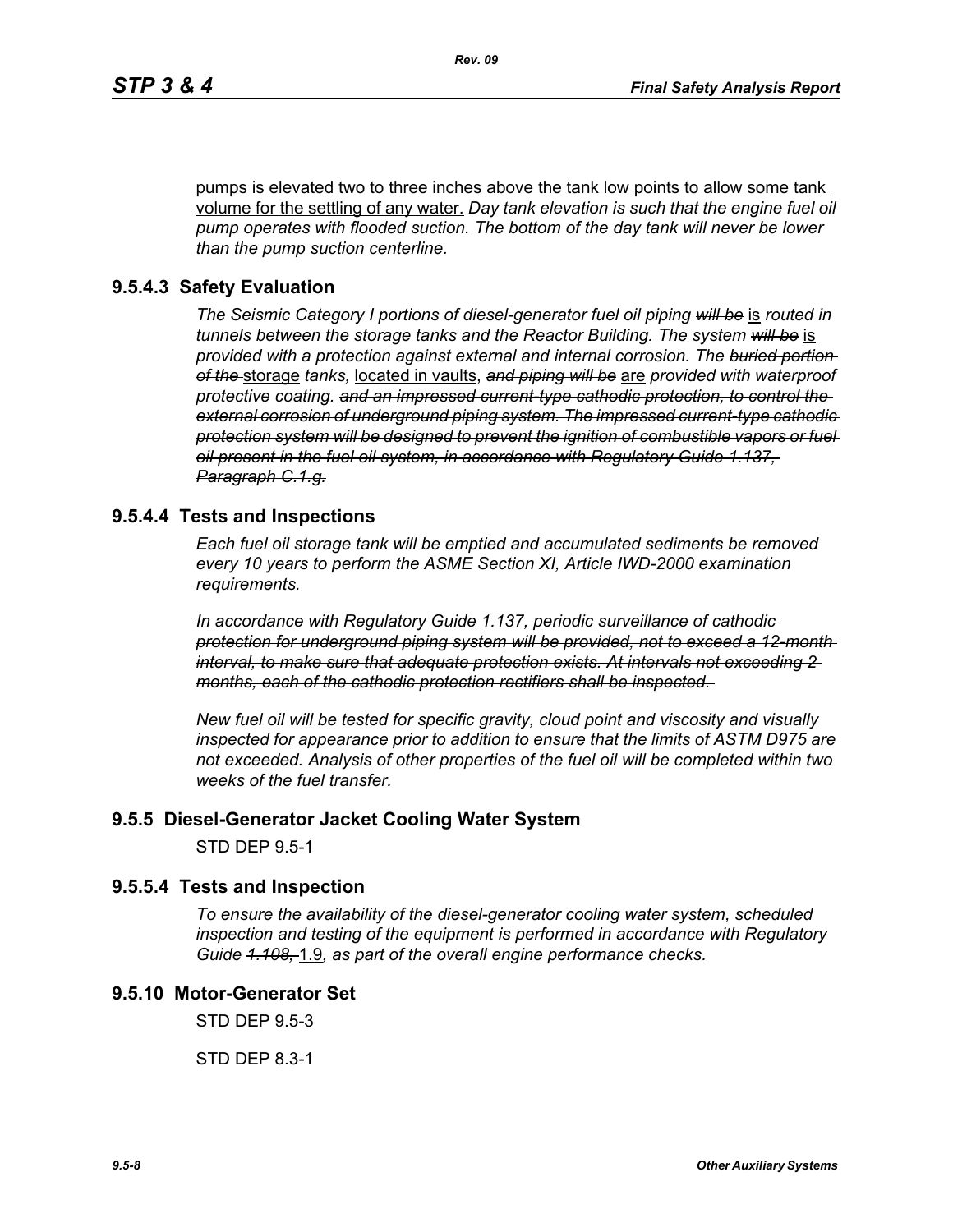# **9.5.10.2 System Description**

*Two MG sets are provided; each is connected to an independent 6.9* 13.8 *kV power bus. The individual power buses are separated from one another by unit auxiliary transformer* transformers *and circuit breakers. Each MG set is designed to provide constant voltage and constant frequency power to three adjustable speed drives (ASDs). These ASDs are the static converter devices which generate the appropriate variable voltage, variable frequency power to the connected RIPs.*

*Each MG set consists of the following components:*

- *(1) An induction motor.*
- *(2) A generator and excitation system. The exciter design is of brushless type.*
- *(3) A flywheel of appropriate moment of inertia to satisfy the pump speed coastdown requirements as specified in Subsection 9.5.10.1.*
- *(4) Control and protective circuits. The control circuit is designed to maintain generator output at a fixed voltage-to-frequency (V/f) ratio for optimum RIP speed modulation. Protective logic and circuits, monitoring instrument, annunciators, indicators, etc. are provided to protect the MG set components from being damaged by consequences of abnormal equipment operation.*

*The MG set does not interface directly with the ASD/RIP loads; it interfaces with the loads through three isolation* three vacuum circuit breakers (VCBs) and three ASD input *transformers*. *These isolation* Each VCB provides for automatic or manual disconnection of the associated ASD input transformer and ASD/RIP motor load from the generator power output. The ASD input *transformers provide two functions in the RIP power supply systems. They step down the MG set voltage output to the level compatible with the rectifier circuit* circuitry *in the ASD. Also, by phase-shifting the output of the three transformers by ±20 degrees among one another, a majority of the harmonic currents produced by the 6-pulse ASD converter is*are *canceled, thus preventing most of the negative-phase-sequence current from flowing back into the generator.*Also, by applying phase-shifting principles for the design of the ASD input transformers, the level of the harmonic currents produced by the three operating ASD converters are greatly reduced, as compared to the harmonic currents that would be produced by an equivalent single input transformer with an associated single 6-pulse type ASD converter design, thus minimizing the harmonic currents flowing back into the generator.

*The MG set will be started with no load. This is accomplished by first leaving all connected ASD loads in their tripped position* shutdown or tripped status. *The MG set motor is started by a control switch in the main control room, and accelerates directly to the rated speed. The connected ASD loads are then sequentially placed online by the control room operator through issuance of proper mode switch commands. The MG set output varies from no load to full load in accordance with the variable operating speed of the RIP's* RIPs . *Shutdown of the MG sets is the exact reverse of the startup.*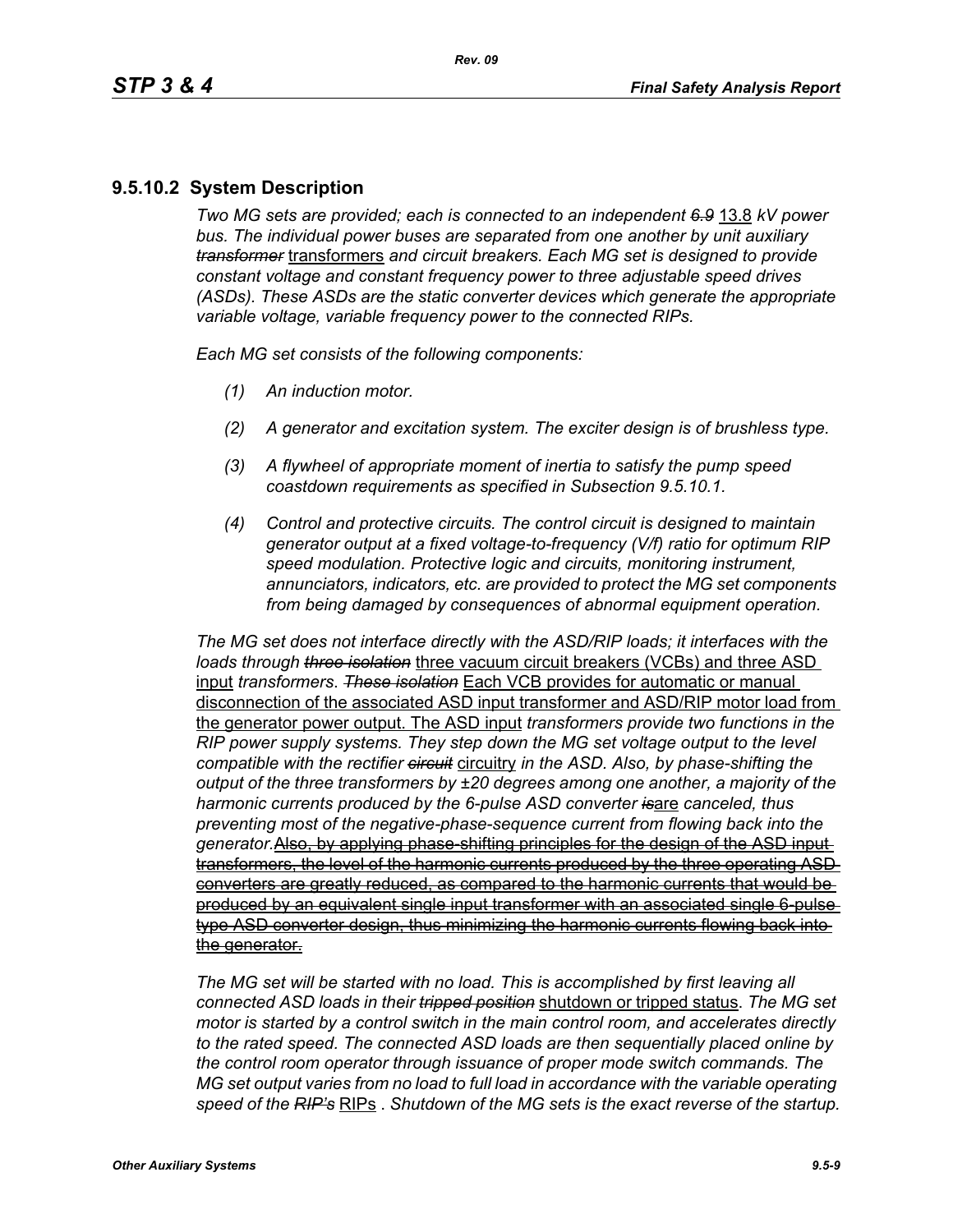# **9.5.11 Combustion Turbine/Generator**

STD DEP 8.3-1

## **9.5.11.1 Design Basis**

*The design bases of the equipment shall meet the following performance criteria:*

- *(1) The CTG unit shall automatically start, accelerate to required speed, reach nominal voltage and frequency, and begin accepting load within two* ten *minutes of receipt of its start signal.*
- *(2) The CTG shall be capable of being manually connected to SBO shutdown loads (via any one of the Class 1E diesel generator buses) from the main control room within ten minutes from the beginning of the event. The CTG shall also be capable of being manually connected to the Class 1E buses. However, the CTG shall not be normally connected to plant safety buses nor require any external AC power to operate. There shall be two circuit breakers (one Class 1E and one non-class 1E) in series between the bus automatically* connected to the *CTG and each Class 1E bus.*
- *(4) The CTG shall have an ISO rating (continuous rating at 15°C and at sea level* site conditions*) of at least 9* 20 *MW, with nominal output voltage of 6.913.8 kV at 60 Hz.*

## **9.5.11.2 System Description**

*The CTG is designed to supply standby power to selected loads on any two of the three turbine building (Non-Class 1E) 6.9 4.16 kV buses which carry the plant investment protection (PIP) loads during LOPP events. The CTG automatically starts on detection of a voltage drop of ≤70% on its preselected PIP buses. When the CTG is ready to*  load, if the voltage level is still deficient, power is automatically transferred to the CTG.

*Manually controlled breakers also provide the capability of connecting the combustion turbine generator to any of the 6.9 4.16kV Class 1E buses if all other power sources are lost. The reconfiguration necessary to shed PIP and connect the CTG to a preselected bus for emergency shutdown loads can be accomplished from the main control room within 10 minutes of the onset of a postulated station blackout event. Thus, the CTG meets the requirements for alternate AC (AAC) source (per Regulatory Guide 1.155) such that a station blackout coping analysis is not required. The additional connection capability for the remaining Class 1E buses enable the operator to start and operate redundant shutdown loads and other equipment loads if necessary.*

*(3) A reduction drive gear system between the turbine and generator.*Not Used.

## **9.5.12 Lower Drywell Flooder**

STD DEP 9.5-2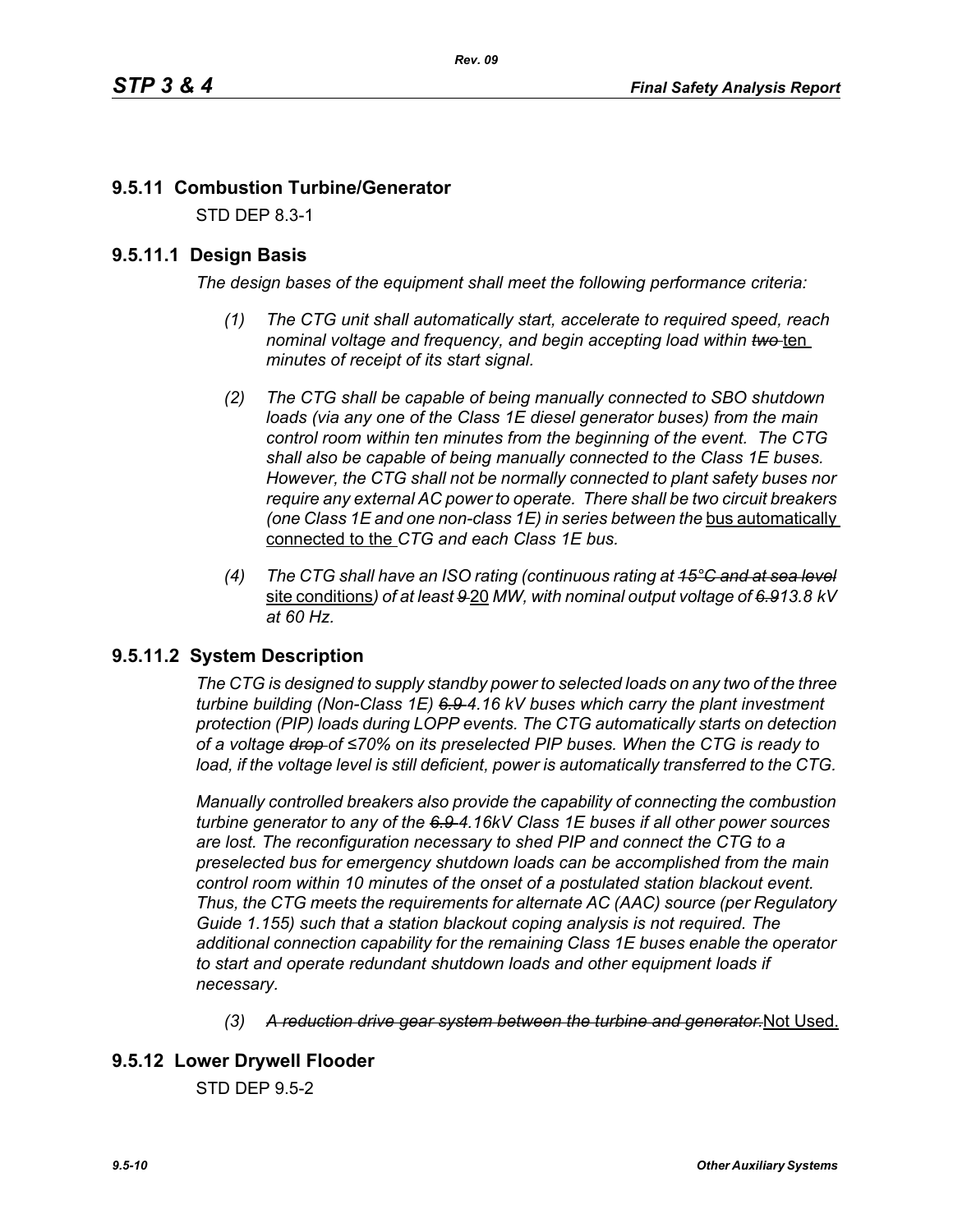### **9.5.12.1 Design Basis**

*The equipment shall meet the following performance criteria:*

- *(1) The LDF shall provide a flow path from the suppression pool to the lower drywell when the drywell air space temperature reaches 260°C.*
- *(7) The LDF shall distribute flow evenly around the circumference of the lower drywell.*

## **9.5.12.2 System Description**

*The LDF, shown schematically in Figure 9.5-3, provides a flow path for suppression pool water into the lower drywell area during severe accident scenario that leads to core meltdown, vessel failure, and deposition of molten corium on the lower drywell floor. Molten corium is a molten mixture of fuel, reactor internals, the vessel bottom head and control rod drive components. The flow path is opened when the lower drywell airspace temperature reaches 260°C*.

*The LDF consists of ten pipes that run from the vertical pedestal vents into the lower drywell. Each pipe contains* has an isolation valve and *a fusible plug valve connected to the end of the pipe that extends into the lower drywell by a flange. The fusible plug valves open when the drywell air space (and subsequently the fusible plug) temperature reaches 260°C*. *When the fusible plug valves open, a minimum of 10.5 L/s of suppression pool water will be supplied through each flooder pipe (105 L/s total) to the lower drywell to quench the corium, flood the lower drywell and remove corium decay heat, which is estimated at 1% of rated thermal power. The flow rate is based on a minimum hydrostatic head of 200 mm above the flooder pipe inlet centerline and takes the frictional losses through the flooder pipe and fusible plug valve into account.*

*The fusible plug valves are made from flanges welded to the end of the vent inside the lower drywell area. The inner diameter of the pipe is slightly enlarged to accommodate a stainless steel separation disk, an insulating disk and fusible metal. The stainless steel disk prevents suppression pool water from corroding the plug material. The insulating disk thermally insulates the fusible metal from the wetwell water to assure that the fusible metal is not cooled by wetwell water and prevented from melting during the severe accident high lower drywell temperature conditions. Teflon was selected for the insulating disk because it has a softening temperature of 400°C and a maximum continuous operating temperature of 288°C, both of which are above the plug melting temperature. Furthermore, teflon has high chemical resistance and will not adhere to the stainless steel plug or the fusible plug. The end of the fusible plug valve is covered with a plastic cover that has a low melting point. The purpose of the cover is to avoid corrosion of the fusible metal material and to assure that any toxic components from the fusible metal material that might be released do not escape into the lower drywell area during normal plant operation.* The fusible plug valves open fully, and stay open when the air surrounding the fusible plug valves reaches 260°C. Opening of the valves is triggered by a temperature sensitive fusible plug (or fusible link) that melts when the surrounding air in the lower drywell reaches the opening temperature of 260°C. The temperature sensitive fusible material is isolated from the thermal effects of the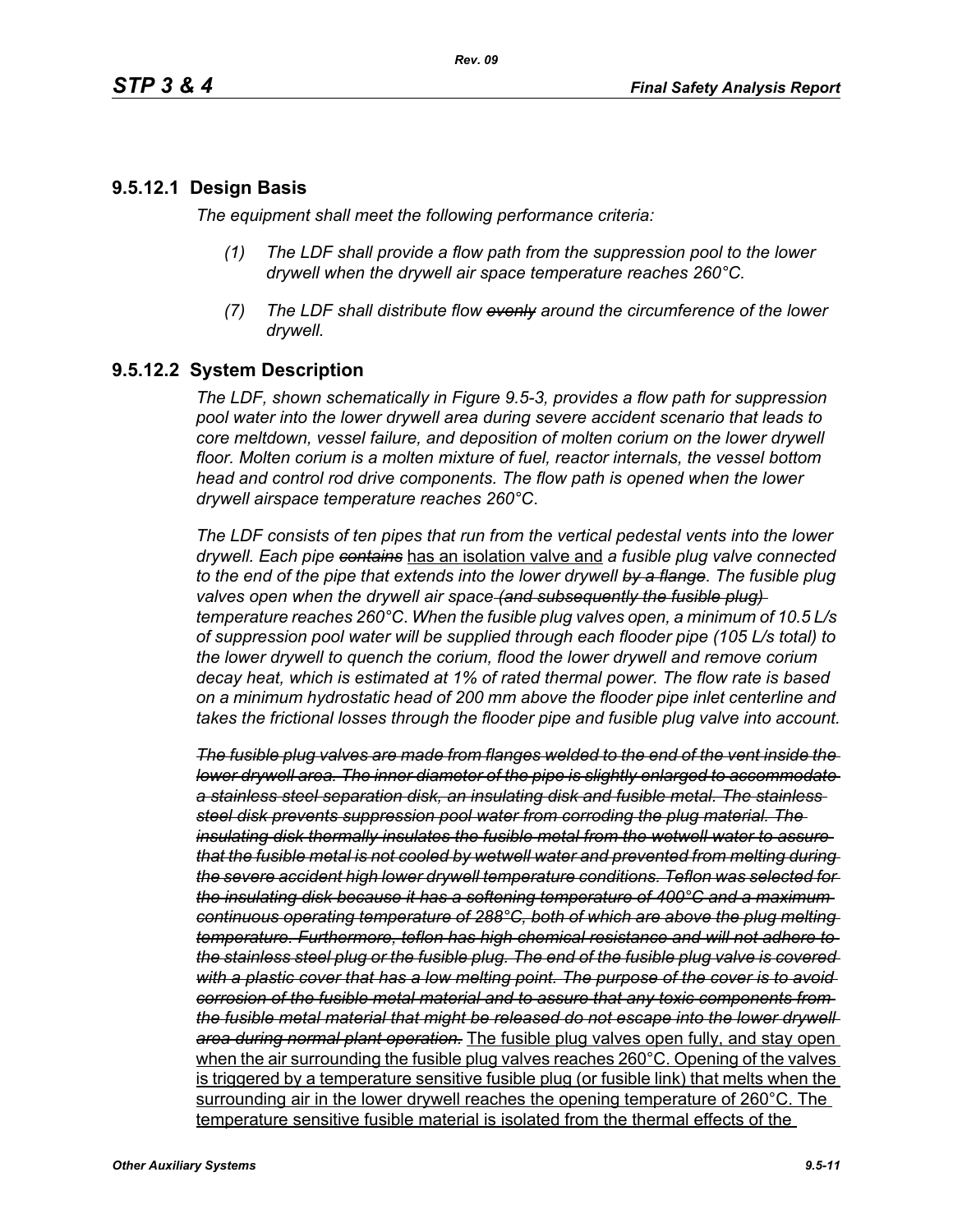suppression pool water inside the fusible plugs as required, to assure consistent operation when the 260°C opening temperature is reached. The fusible plug valves are not pressure relief valves. The pressure retaining portions of the fusible plug valves that contact the suppression pool water are made from stainless steel materials. The seals and gaskets used are compatible with suppression pool water at the design pressure and temperature listed in Subsection 9.5.12.3.1. The fusible plug valves have zero leakage under all operating and accident conditions, until the surrounding air temperature reaches 260°C. The temperature sensitive fusible material is protected or isolated, as required, from the following: moisture and humidity in the lower drywell, contact with personnel or equipment in the lower drywell, or release of any toxic components to the lower drywell (except during heat-up to 260°C).

## **9.5.12.3 Safety Evaluation**

## **9.5.12.3.1 General Evaluation**

The fusible plugs are passive, safety-related components whose design function is to remain closed to maintain the suppression pool pressure boundary during all operating conditions, including a Design Basis Accident. They are non-ASME Code components due to their application and function to open during a Beyond Design Basis Accident at a set temperature (260°C).

*The fusible plug is required to open fully when the outer metal temperature of* air surrounding *the valve reaches 260°C during a severe accident and to pass a minimum of 10.5 L/s with 375 mm of water above the valve inlet* flange.

*A plastic cover on the valve outlet seals the valve from the intrusion of moisture that could cause corrosion of the fusible metal material. The plastic cover has a melting point below 130°C and greater than 70°C and is required to melt completely or offer minimal resistance to valve opening when the opening temperature is reached.*

## **9.5.12.4 Testing and Inspection Requirements**

*No testing of the LDF system will be required during normal operation. During refueling outages, the following surveillance would be required:*

- *(1) During each refueling outage, verify that there is no leakage from the fusible plug valve flange or outlet when the suppression pool is at its maximum level*
- *(2) Once every two refueling outages, lower suppression pool water level or plug the flooder pipe inlet and replace two fusible plug valves. Test the valves that were removed to confirm their function. This practice follows the precedent set for inservice testing of Standby-Liquid Control System (SLCS) explosive valves in earlier boiling water reactors.*
- (2) Once every two refueling outages, two of the fusible plugs valves are tested to demonstrate proper opening function and triggering of the opening at the proper temperature. These tests may be performed together or separately, and the two fusible plug valves tested (or temperature sensitive materials) will be replaced.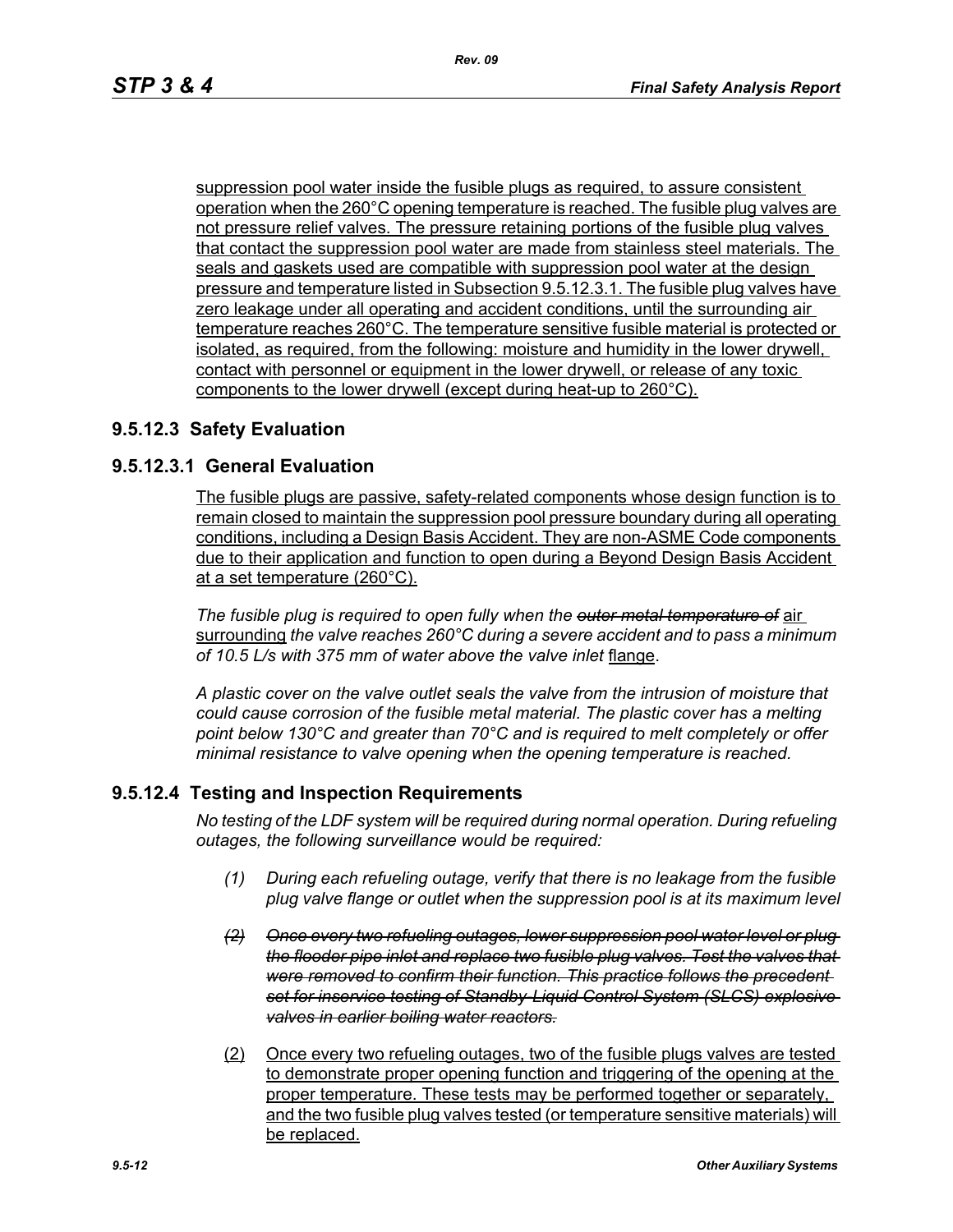# **9.5.13 COL License Information**

## **9.5.13.1 Contamination of the Diesel Generator Combustion Air Intake**

The following site-specific supplement addresses COL License Information Item 9.18.

Measures will be undertaken prior to and subsequent to testing of the diesel generators to restrict contaminating substances from the STP site which may be available to the diesel generator air intakes. (COM 9.5-3)

# **9.5.13.2 Use of Communication System in Emergencies**

The following standard supplement addresses COL License Information Item 9.19.

Procedure(s) for use of the plant communication system in emergencies including from RSS in the event of a main control room fire will be developed prior to fuel load. These procedures will be developed consistent with the plant operating procedure development plan in Section 13.5. (COM 9.5-4)

# **9.5.13.3 Maintenance and Testing Procedure for Communication Equipment**

The following standard supplement addresses COL License Information Item 9.20.

Procedure(s) for maintenance and testing of the plant communication systems will be developed prior to fuel load. These procedures will be developed consistent with the plant operating procedure development plan in Section 13.5. (COM 9.5-5)

## **9.5.13.4 Use of Portable and Hand Light in Emergency**

The following standard supplement addresses COL License Information Item 9.21.

The design of the lighting system complies with BTP CMEB 9.5-1, position C.5.g (1) and (2) as discussed below.

Suitable fixed and portable emergency lighting devices are available as follows:

- (1) Fixed self-contained lighting consisting of fluorescent or sealed-beam units with individual 8-hour minimum battery power supplies are available in areas that must be manned for safe shutdown and for access and egress routes to and from all fire areas. Safe shutdown areas include those required to be manned if the control room must be evacuated.
- (2) Suitable sealed-beam battery-powered portable hand lights are available for emergency use by the fire brigade and other operations personnel required to achieve safe plant shutdown.

## **9.5.13.5 Vendor Specific Design of Diesel Generator Auxiliaries**

The following standard supplement addresses COL License Information Item 9.22.

The as-built diesel generator support systems (i.e., the Diesel Generator Fuel Oil System, the Diesel Generator Cooling Water System, the Diesel Generator Starting Air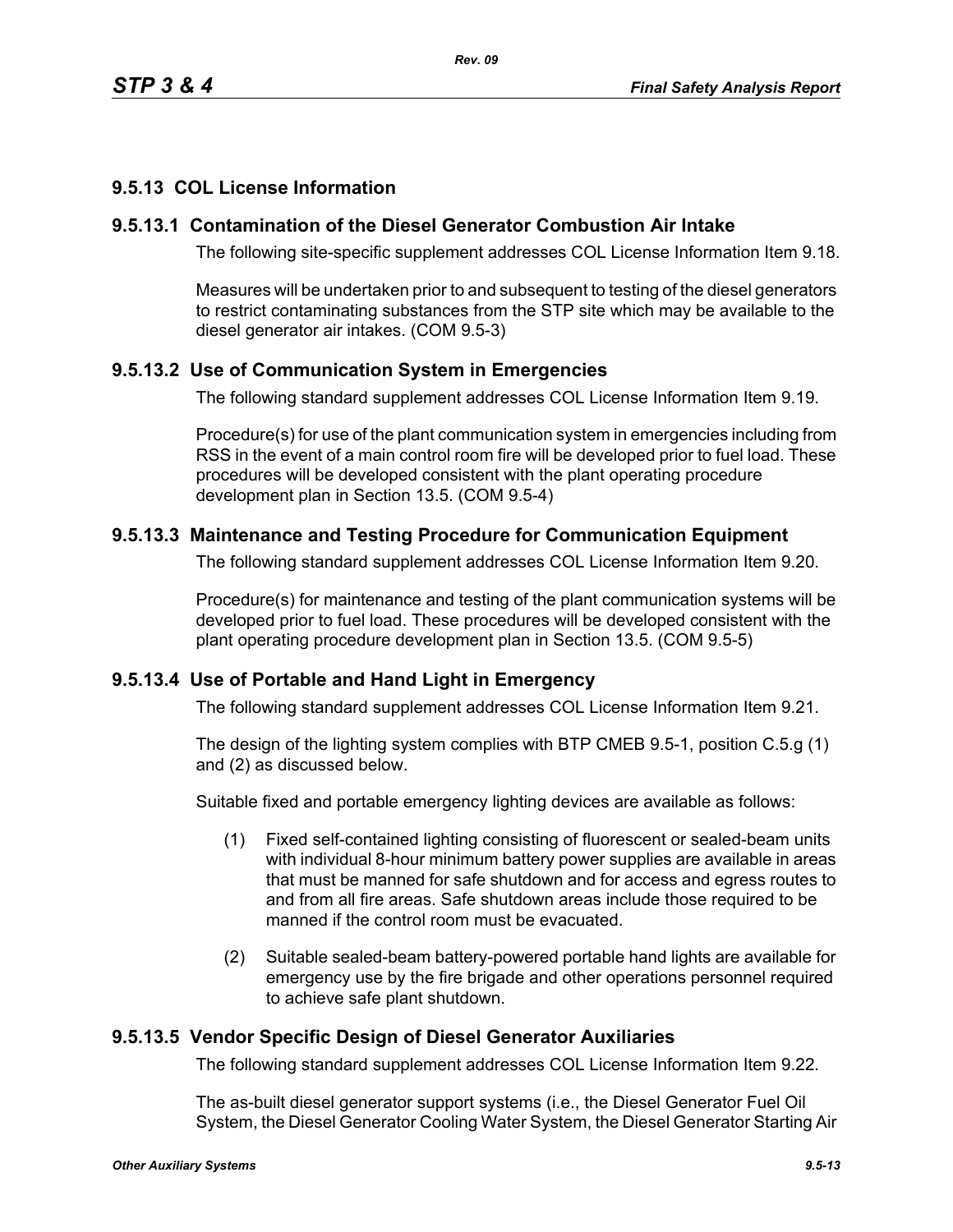*Rev. 09*

System, the Diesel Generator Lubrication System, the Diesel Generator Combustion Air Intake and Exhaust System) will be reviewed for any differences in design from those discussed in Subsections 9.5.4 through 9.5.8 of the reference ABWR DCD, respectively. The FSAR will be updated in accordance with 10 CFR 50.71(e) to identify any departures. (COM 9.5-6)

In accordance with 10 CFR 50.71(e), the FSAR will be updated to provide the following as-built information:

- (1) Not Used
- (2) Provision for stick gauges on fuel storage tanks for the Diesel Generator Fuel Oil Storage and Transfer System.
- (3) A description of engine cranking devices for the Diesel Generator Starting Air System (Subsection 9.5.6.).
- (4) Duration of cranking cycle and number of engine revolutions per start attempt for the Diesel Generator Starting Air System (Subsection 9.5.6.).
- (5) Lubrication system design criteria (pump flows, operating pressure, temperature differentials, cooling system heat removal capabilities, and electric heater characteristics) for the Diesel Generator Lubrication System (Subsection 9.5.7.).
- (6) Selection of a combustion air flow capacity sufficient for complete combustion in the Diesel Generator Combustion Air Intake and Exhaust System (Subsection 9.5.8.).
- (7) Volume and design pressure of air receivers (sufficient for 5 start cycles per receiver) for the Diesel Generator Starting Air System (Subsection 9.5.6.).
- (8) Compressor size (sufficient discharge flow to recharge the system in 30 minutes or less) for the Diesel Generator Starting Air System (Subsection 9.5.6.).

## **9.5.13.6 Diesel Generator Cooling Water System Design Flow and Heat Removal Requirements**

The following standard supplement addresses COL License Information Item 9.23.

In accordance with 10 CFR 50.71(e), the FSAR will be updated to provide the following as-built information: the design flow and heat removal requirements for the Diesel Generator Cooling Water System (Subsection 9.5.5.), including the design heat removal capacities of all the coolers and heat exchangers in the system. (COM 9.5-7)

In accordance with 10 CFR 50.71(e), the FSAR will be updated to provide the following as-built information: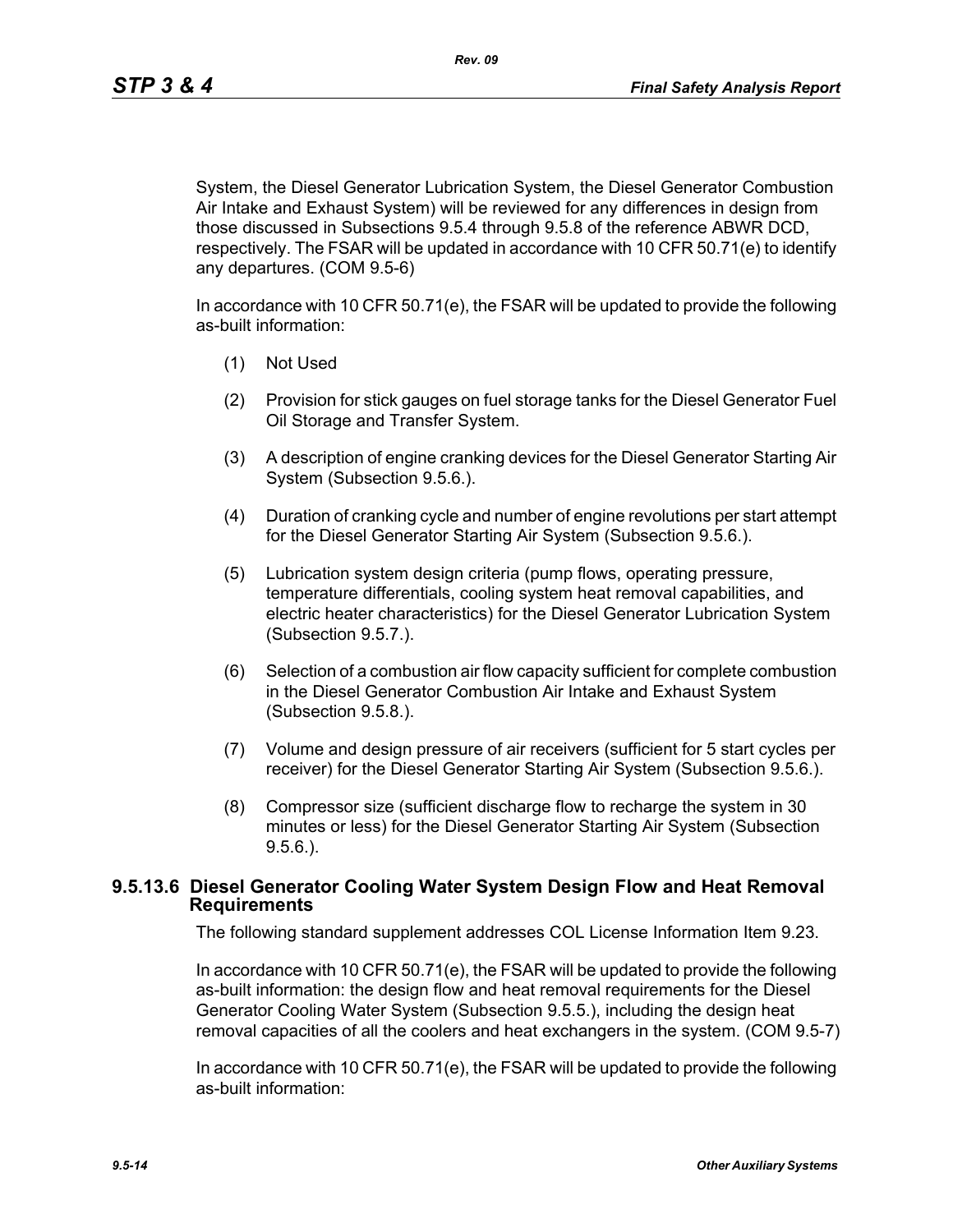- (1) Type of jacket water circulating pumps (i.e., motor-driven or others) (Subsection 9.5.5).
- (2) "Amot" brand or equal type of temperature sensor (per NUREG/CR-0660, Page V-17, Recommendation under Item 4).
- (3) Expansion tank capacity (Subsection 9.5.5).
- (4) NPSH of jacket water circulating pump (Subsection 9.5.5).
- (5) Cooling water loss estimates (Subsection 9.5.5).

## **9.5.13.7 High Energy Piping Penetration Seals**

The following site-specific supplement addresses COL License Information Item 9.24.

STP high energy piping penetrations through 3-hour fire rated walls will be provided with 3-hour fire-rated penetration seals in accordance with a nationally recognized laboratory tested and approved assemblies. Actual construction of a specific tested penetration seal assembly will be made after field verification of the dimensions, configuration, and orientation of the as-constructed penetration with all penetrating pipes and other commodities identified.

Tested penetration seal assembly design ratings normally include sealing product qualifications for high temperature exposure and some limited lateral movement of the penetrating items. For high energy piping penetrating fire barriers, fire rated boot seals with annular thermal insulation for high temperature pipe applications that include lateral or axial movement may be used.

Should the criteria requirements for the specific penetration seal exceed the design ratings of the tested assembly, a substitute will be adequate to withstand the hazards associated with the area, based on an equivalency engineering evaluation established by a qualified fire protection engineer. Fire endurance and performance qualification testing of the products, assembly or portions thereof may be performed to support the equivalency engineering evaluation. Appropriate test methodology and acceptance criteria will be established for the proposed equivalent penetration seal assembly construction. ASTM E 814 Standard Test Method for Fire Tests of Through-Penetration Fire Stops, 1994 edition and NFPA 251 Standard Methods of Tests of Fire Resistance of Building Construction and Materials, 2006 edition will be used as appropriate. STP structural fire barriers and penetration fire barriers testing and qualifications, fire endurance testing methods and acceptance criteria are consistent with Regulatory Position C.4.2.1.5 in RG 1.189, Revision 1.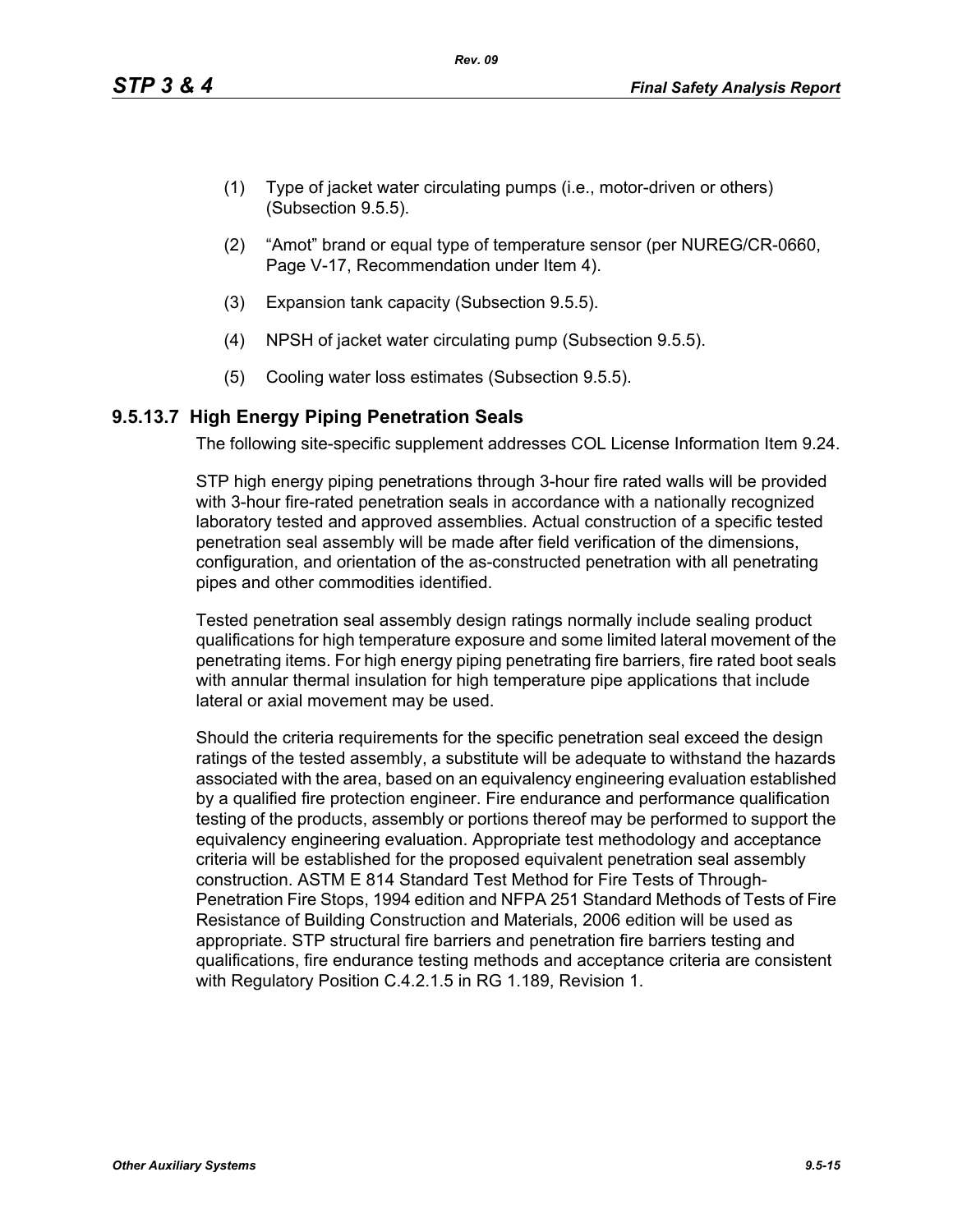# **9.5.13.8 Diesel Generator Requirements**

The following site-specific supplement addresses COL License Information Item 9.25.

- (1) Diesel Generator procedures will be provided that require loading of the engine up to a minimum of 40% of full load (or lower per manufacturer's recommendation) for 1 hour following up to 8 hours of continuous no-load or light-load operation. (COM 9.5-8)
- (2) The vendor-specific design for the Diesel Generator Starting Air System will be reviewed to assure it meets NUREG/CR-0660 Recommendations 2.a and 2.b. All contactors and relays will have dust tight enclosed contacts of the bifurcated type as manufactured by Struthers-Dunn or equal. All contactors and relays for the Diesel Generator equipment will be enclosed in dust-tight steel cabinets having fully gasketed doors and other openings. Other equipment which may have louvers for ventilation, such as the static exciter cabinets, will also have dust-tight gasketed doors and filter equipped louvers of sufficient number for proper cooling and protection of the field flasher contacts.

STP will adhere to NUREG/CR-0660 Recommendation 2.d by periodically wetting the ground where construction work is being done adjacent to an operating power plant to reduce blowing dust and dirt.

STP will adhere to NUREG/CR-0660 Recommendation 5 by using concrete or masonry type paint on the floors of all rooms of the Diesel Generator units which may house any electrical contactors, relays, circuit breakers or other devices having electrical contacts which are part of the Diesel Generator systems. (COM 9.5-9)

## **9.5.13.9 Fire Protection Program for Protection of Special Fire Hazards Exposing Areas Important to Safety**

The following site-specific supplement addresses COL License Information Item 9.26.

Applicable fire protection program elements for the Main Transformer, Equipment Entry Lock, Fire Protection Pump House and Ultimate Heat Sink comply with Regulatory Position C.7 in RG 1.189, Revision 1. Applicable fire protection program elements include, but are not limited to, the control of combustibles, incorporation of fire protection systems and features into the facility design, fire related administrative controls and pre-installation and post-installation inspections and testing.

(1) Outdoor oil-filled main transformers have oil spill confinement features or drainage away from the buildings. Transformers are located at least 50 feet from the building, or building walls within 50 feet of oil-filled transformers have no openings and have a fire resistance rating of at least 3 hours. Flammability rating of the transformer oil is the best available in the industry. Oil-filled transformers are also protected by a fixed deluge water spray system in accordance with NFPA 15, Water Spray Fixed Systems for Fire Protection.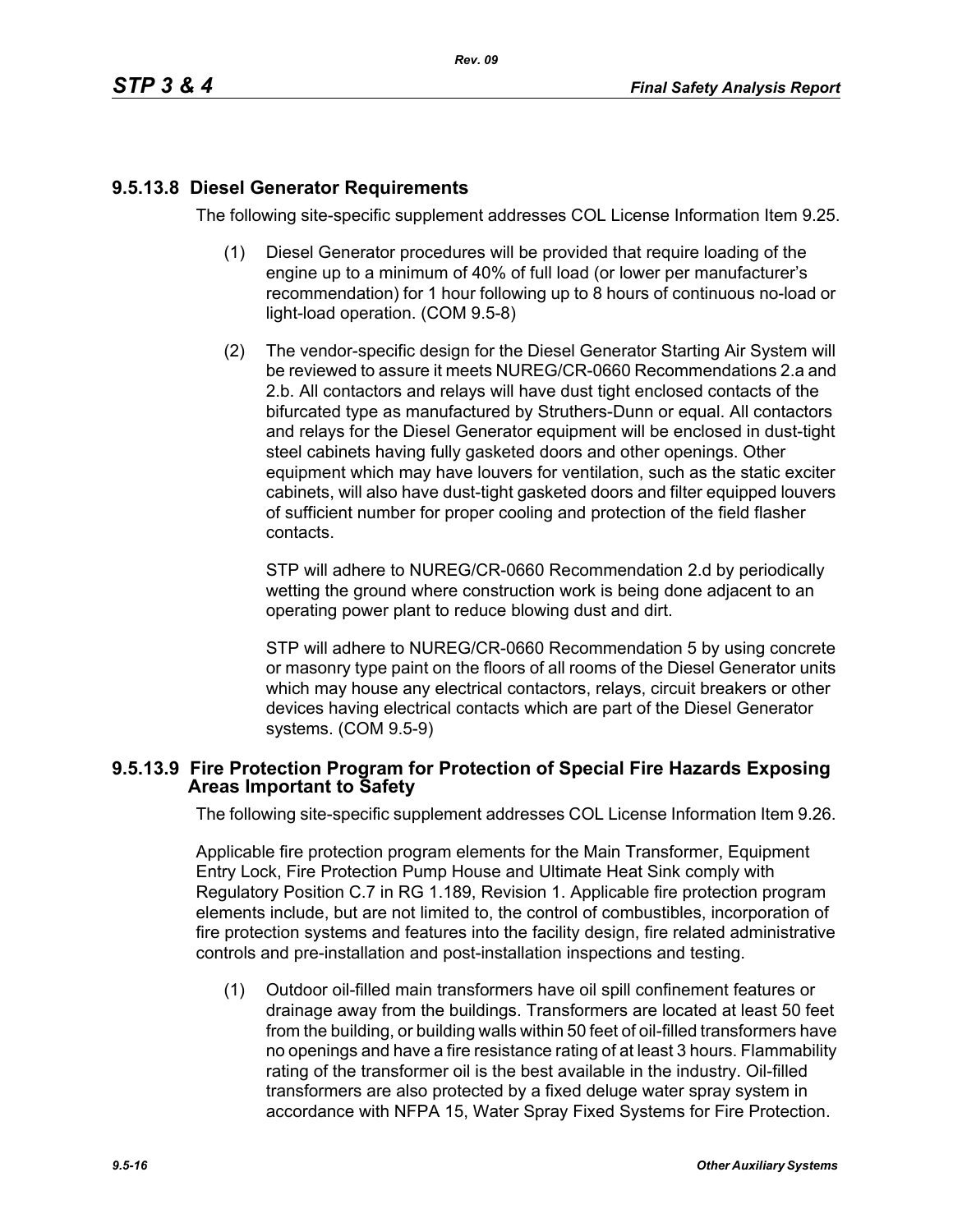- (2) Equipment Entry Lock or Large Component Entrance Building, shown in ABWR DCD Figure 1.2-8, Reactor Building Arrangement Plan at Elevation 12300mm, is a 3-hour fire resistant structure adjacent to but independent from the Reactor Building. The airlock door between the Equipment Entry Lock and the Reactor Building is airtight and fire resistant. The Large Component Entrance Building is protected by fire detection and alarms to annunciate a fire condition at the Main Control Room and automatic water sprinkler. Fire administrative controls will be implemented for access control and combustible storage in the building to assure that in-situ combustible loading is negligible and transient combustibles are reduced. Administrative Controls prevent potential ignition sources.
- (3) The Fire Protection Pump House is located remote from any structures onsite and is therefore protected from the effects of a fire, should it occur. The electric motor-driven fire pump is separated by a 3-hour fire barrier from the diesel engine-driven fire pump installation, so the fire pumps are not subject to a common failure due to a single fire event inside the pump house. The fire protection pump house is protected by automatic water sprinklers, in addition to a fire detection and alarm system that annunciates a fire event in its incipient stage in the Control Room. Fire pumps installation and postinstallation periodic inspections and testing comply with Regulatory Position 3.2.2 in RG 1.189, Revision 1 and applicable NFPA Standards.
- (4) The Ultimate Heat Sink (UHS) consists of three redundant trains of counterflow mechanically induced draft cooling towers. The cooling towers have a substantial reinforced concrete housing construction with noncombustible fill. The cooling towers are located with a significant physical separation distance from any structures onsite so that the UHS will not see the impact of a fire, should it occur. Wildfire hazards do not exist at the STP 3 & 4 site. Fire protection of the UHS is in accordance with NFPA 214, Standard for Water-Cooling Towers. The RSW pump house is provided with area fire detection in accordance with NFPA 72, National Fire Alarm Code, with manual fire protection provided by portable fire extinguishers located and installed per NFPA 10, Standard for Portable Fire Extinguishers. Additional manual fire fighting protection is also provided by area yard hydrants located and installed per NFPA 24, Standard for the Installation of Private Fire Service Mains and Their Appurtenances.

See Subsection 9.5.13.18 for discussion of safe shutdown following a complete burnout of a fire area/division.

## **9.5.13.10 HVAC Pressure Calculations**

The following standard supplement addresses COL License Information Item 9.27.

HVAC systems described in ABWR DCD Subsection 9.5.1.1.6 are designed with features for the dual purpose of HVAC and smoke control. The building HVAC system, when operating in smoke removal mode, is designed and calculated to achieve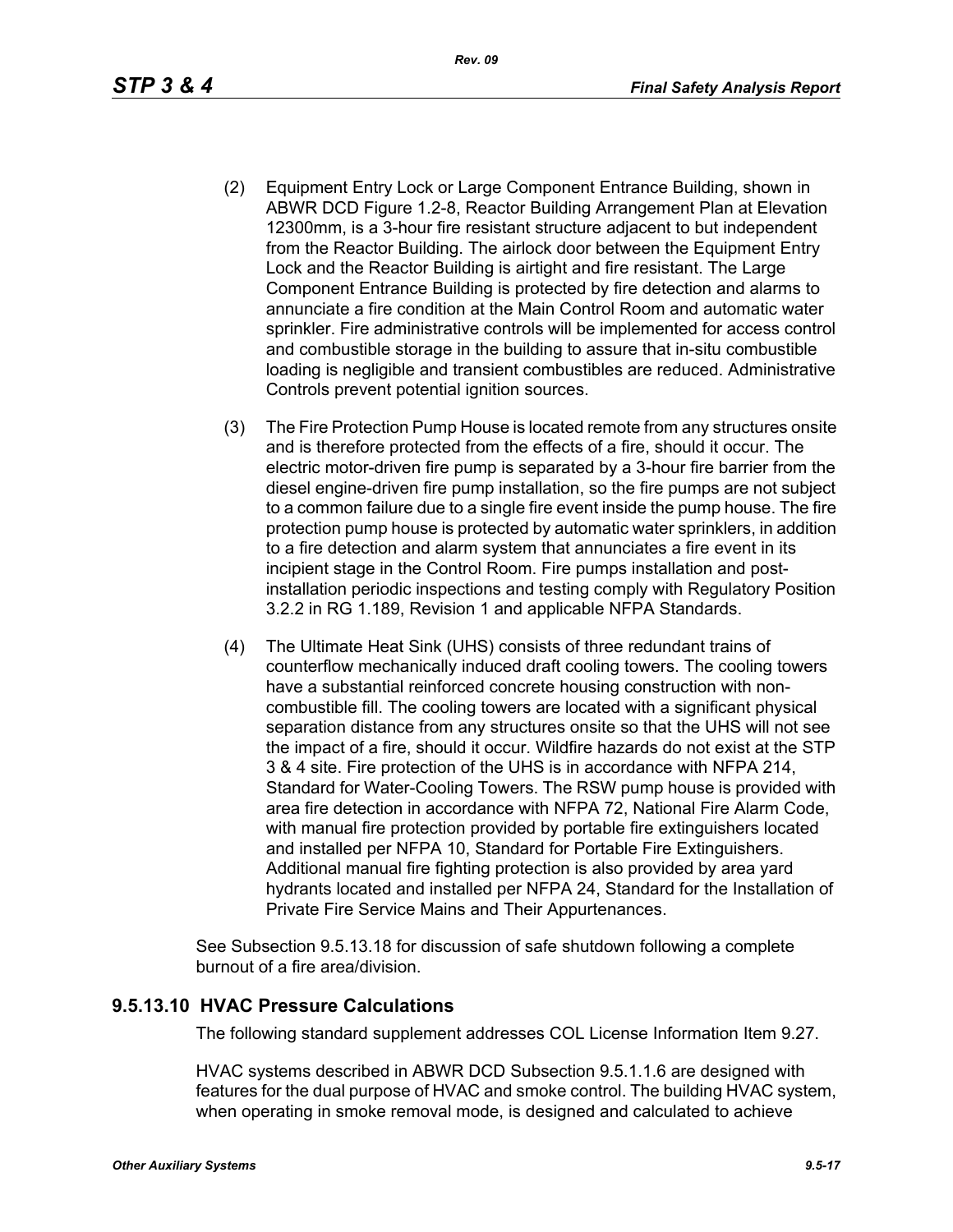directional flows into the smoke removal path in order to preclude migration of products of combustion into clean areas external to the fire-affected area.

The method described in Appendix A of NFPA 92A will be used to determine the required differential pressure value during the detailed design phase. (COM 9.5-10)

A pre-operational test procedure and acceptance criteria, as recommended in NFPA 92A Chapter 4 to confirm the capability of the smoke control mode of the HVAC systems as designed and calculated will be developed. Pre-operational testing of HVAC systems, that includes verification of its performance and confirmation of the required differential pressure in smoke removal mode will be performed prior to fuel load. (COM 9.5-17)

## **9.5.13.11 Plant Security Systems Criteria**

The following site-specific supplement addresses COL License Information Item 9.28.

The evaluation to ensure that the plant security system design does not create the potential for adverse impacts on plant operations, testing, and maintenance and that communications coverage with security alarm stations, is accomplished as a component of the in-process engineering design effort and specification development for the plant security systems.

This evaluation will depend in part on a program for issuance and control of vital area keys to those operations personnel relied upon for unrestricted plant access for both normal and emergency local operation including access by members of the fire brigade. When necessary, operations personnel provided vital area keys are available to support other departments in achieving timely access for emergency maintenance, testing and health physics activities.

Communications coverage from all areas of the nuclear island to the central and secondary alarm stations will be evaluated and, to the extent practical, provided. Based on STPNOC experience with Unit 1 & 2 there are a limited number of areas, such as high radiation areas or inside the inerted primary containment, where communications coverage is not practical. (COM 9.5-16).

Relevant design provisions include:

- **The potential for use of portable security radios to interfere with plant monitoring** equipment or for electromagnetic interference to adversely impact the as-built security alarm or access systems is addressed as part of the comprehensive Electromotive Compatibility (EMC) compliance plan discussed in Tier 1 Section 3.4.B and associated ITAAC in Table 3.4, Design Commitment No. 12.
- The STP 3 & 4 design utilizes the alternate AC combustion turbine generator (CTG) to provide emergency backup power to security lighting in the minimum isolation zone and the protected area. The CTG and related auxiliaries, including fuel oil tanks, are located wholly within the protected area and are therefore not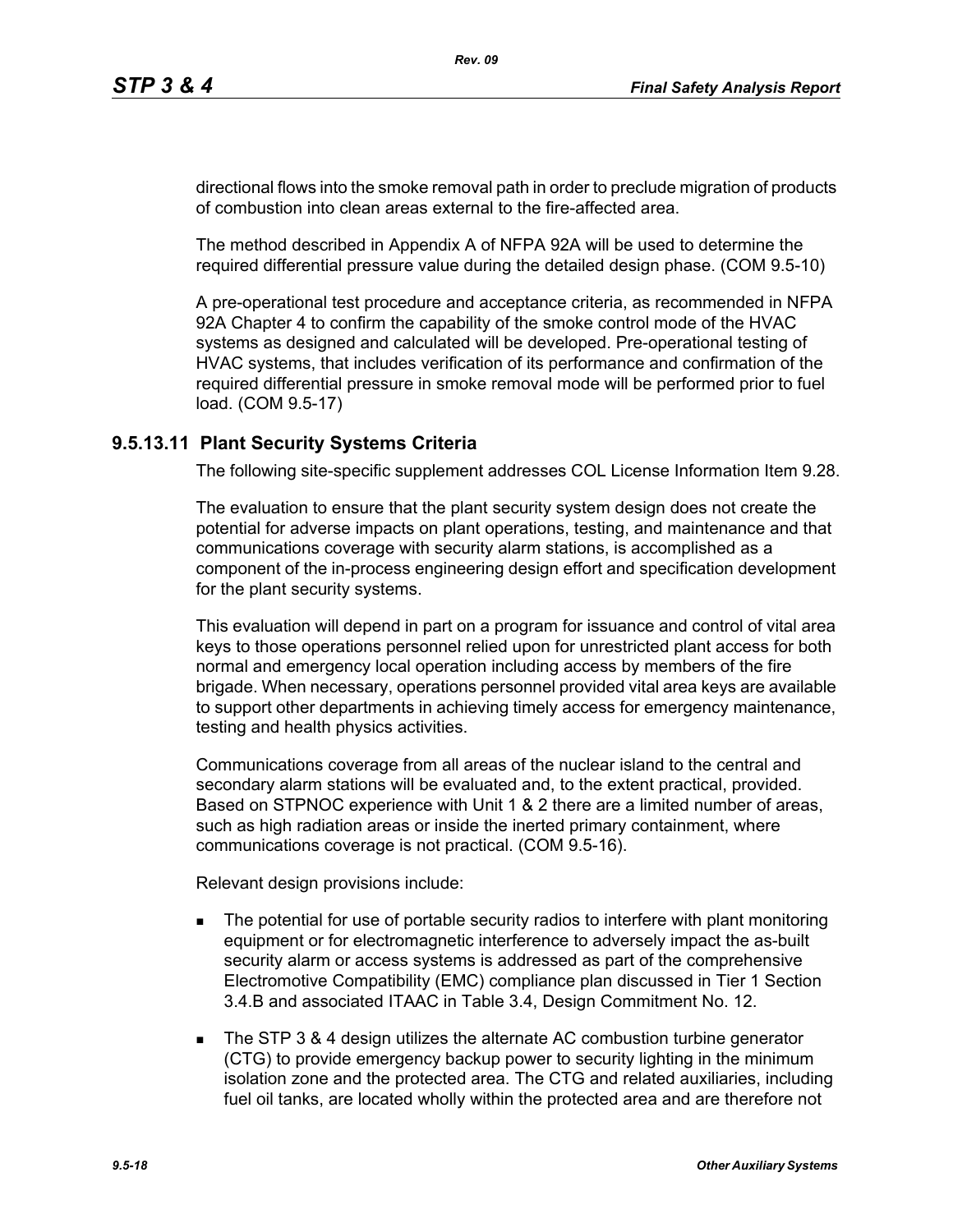subject to sabotage from outside the protected area. No additional evaluation is required.

# **9.5.13.12 Not Used**

## **9.5.13.13 Diesel Fuel Refueling Procedures**

The following standard supplement addresses COL License Information Item 9.30.

Procedures to verify that the day tank is full prior to refilling the storage tank will be developed following procurement of equipment but prior to fuel load. This procedure will reduce the possibility of sediment obstruction of fuel lines and harmful impacts on diesel generator operation. (COM 9.5-11)

## **9.5.13.14 Portable and Fixed Emergency Communication Systems**

The following site-specific supplement addresses COL License Information Item 9.31.

The design of the portable radio communication system and the fixed emergency communication system complies with BTP CMEB 9.5-1, position C.5.g (3) and (4) as discussed below.

Emergency communications for STP 3 & 4 are discussed in the Emergency Plan. The communication system is designed in such a way that at any given moment, adequate onsite and offsite portable and fixed communication means are available for both normal and emergency conditions. The STP 3 & 4 communication system consists of the following systems and special equipment and communication lines:

## *Telephone System*

This system provides a means for routine and emergency communications between plant personnel, and with outside agencies for safe plant operation, fire fighting administration, and shutdown of the plant. Includes onsite PBX (private branch exchange) telephone system, private business lines, trunk connections with local telephone utility central office, multiplexed telephone circuits through the CenterPoint Energy private regional microwave system, two EPBX (electronic private branch exchange) switching facilities in Nuclear Support Center (NSC) and the Emergency Operations Facility (EOF). Each fire area containing safe shutdown equipment shall, as a minimum, have one fixed telephone.

## *Portable Radio Communications System*

This system is comprised of two way radio and radio paging systems. The two way radio system provides wireless communications within the plant, and with offsite agencies for safe operation, fire fighting, security, administration, and shutdown of the plant. The radio paging system provides radio paging to individuals or groups in one or more or all plant areas simultaneously. The plant portable radio communications system interfaces with the security system by providing communications for various security areas at the plant. Design of the plant portable radio communications system precludes interference with the communication capabilities of the plant security force.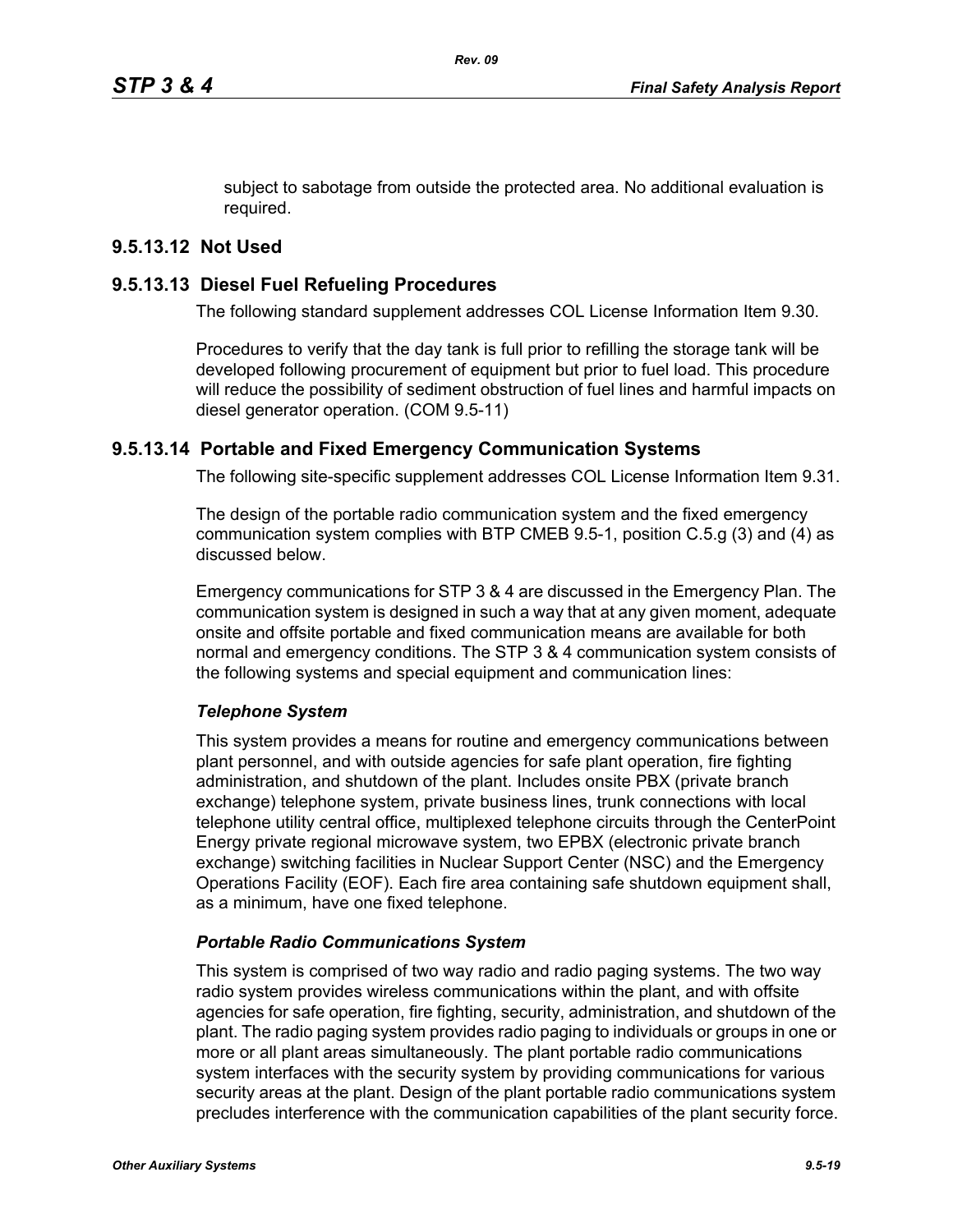The two way radio system consists of repeater base stations, control base stations, mobile radio units, hand-held portable radio units, and a lossy loop antenna system. A lossy loop antenna system is provided for radio coverage within power block buildings. In the event of major failure of any repeater, a talk-around channel is provided on control base stations, mobile units, and hand-held portables. This allows limited direct unit-to-unit communication between control bases, mobile units, and portables. Portables that must be used in high noise level areas (90 db ambient) are provided with a jack, plug, and noise cancelling headsets. Fixed repeaters installed to permit use of portable radio communication units are protected from exposure fire damage.

The radio paging system consists of paging transmitters, counter top paging terminal, and portable pocket pagers. Lossy loop antennas and repeaters are utilized to provide paging coverage within the power block. A paging call can be initiated by an attendant through a countertop paging terminal. In addition, a paging terminal telephone interface allows designated individuals with specified telephone instruments the capability to select and call any pocket pager unit.

### *Microwave System Interface*

Microwave equipment at STP 3 & 4 is part of the system wide Reliant Energy Microwave System. The microwave system provides offsite access to Reliant Energy telephone system, dispatcher, corporate offices, paging system; and to outside agencies. It interfaces with the STP 3 & 4 telephone system, selected dedicated lines and two-way radio system.

#### *Public Addressing (PA) Paging/Alarm System*

This system provides a means for plant wide broadcasting of routine and emergency information, such as fire alarms, the Reactor Containment Building (RCB) evacuation alarm, and the Perimeter Evacuation or Radiation Emergency Alarm. PA system (see Subsection 9.5.2.2.1) may be accessed from any Operator Communication Panel (OCP) or any plant telephone by using a valid authorization code. Plant emergency and fire alarm signals are routed through the PA system. Designated alarm actuation pushbuttons are provided on OCPs.

#### *Maintenance Jack System (DC/Sound-Powered)*

This system provides for communication among personnel performing periodic maintenance, emergency safe shutdown and fire fighting operations. This is accomplished through the location of maintenance jack stations at selected locations throughout the plant. Each jack station consists of two or three jacks for use with electrosound telephones and one jack that is reserved for sound powered telephones. A sectionalizing panel is provided in the control room of each unit to patch phone jacks together to establish communications between areas as necessary. Each fire area shall, as a minimum, have one sound powered phone jack.

#### *Refueling Communications System*

This system provides a direct and exclusive means of communications between the control room operator and designated points in the Fuel Handling and Reactor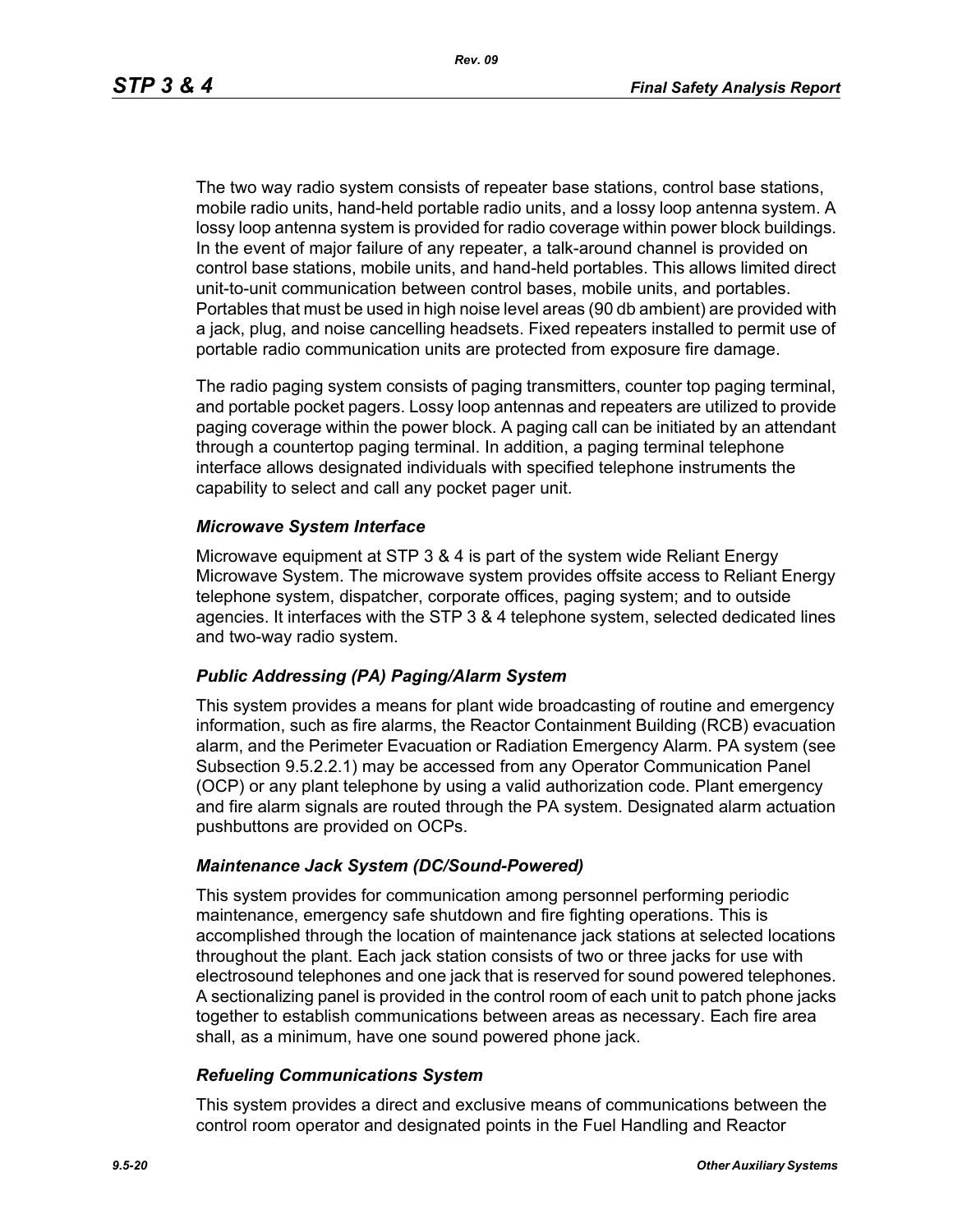Containment Buildings during fueling and refueling operations. Primary communications for fueling and refueling activities is by wireless headset system. Two DC-powered jacks and sound-powered circuit similar to the maintenance jacks are available at each station for backup. Telephone circuits and two-way radios are also usable if needed for refueling communications.

### *Operator Communications Panel Consoles (OCP)*

OCPs provide plant operators with access to onsite/offsite telephone systems, twoway radio channels, radio pager system, activation of the plant emergency and fire alarm signals, and the public address system. OCPs are installed in the control rooms, auxiliary shutdown panel rooms, operation support centers, technical support centers, emergency operations facility, security force supervisor's office, simulator, maintenance office facility, and central and secondary alarm stations. The OCPs located in the central and secondary alarm stations support normal day-to-day and emergency communications requirements by providing security operators with access to onsite/offsite telephone systems, radio channels assigned to security, and the PA paging system.

### *Special Service Telephone Lines*

This system provides offsite direct access to NRC, state and county authorities, and to other nuclear plants during declared emergency. These telephone lines bypass the onsite PBX system and routed directly to specific telephones located in critical areas of the plant and support facilities. Special service (emergency) telephones are colorcoded ("Red Phone") to distinguish them from normal telephones. Special Service Telephone Lines include the following: Emergency Notification System (ENS) – a telephone circuit provided by the NRC for notification of the declared emergency and to maintain voice communication with the NRC operations center; Health Physics Network (HPN) - a telephone circuit provided by the NRC for communications with the NRC Health Physics Section and /or other nuclear power plants during a declared emergency; State/County ringdown line – provided to notify State and County officials of a declared emergency.

## **9.5.13.15 Identification of Chemicals**

The following site-specific supplement addresses COL License Information Item 9.32.

For those fire areas utilizing liquid insulated transformers, features will be provided to prevent the insulating liquid from becoming an unacceptable health hazard to workers in the event of release of the material to the building environment. (COM 9.5-12)

There are no chemical storage areas in the Reactor or Control Buildings, except small quantities of chemicals, operations and maintenance consumables, may be stored in listed or approved cabinets and containers for immediate use. The type and location of those materials will be identified and incorporated in the final Fire Hazards Analysis prior to fuel load. (COM 9.5-13)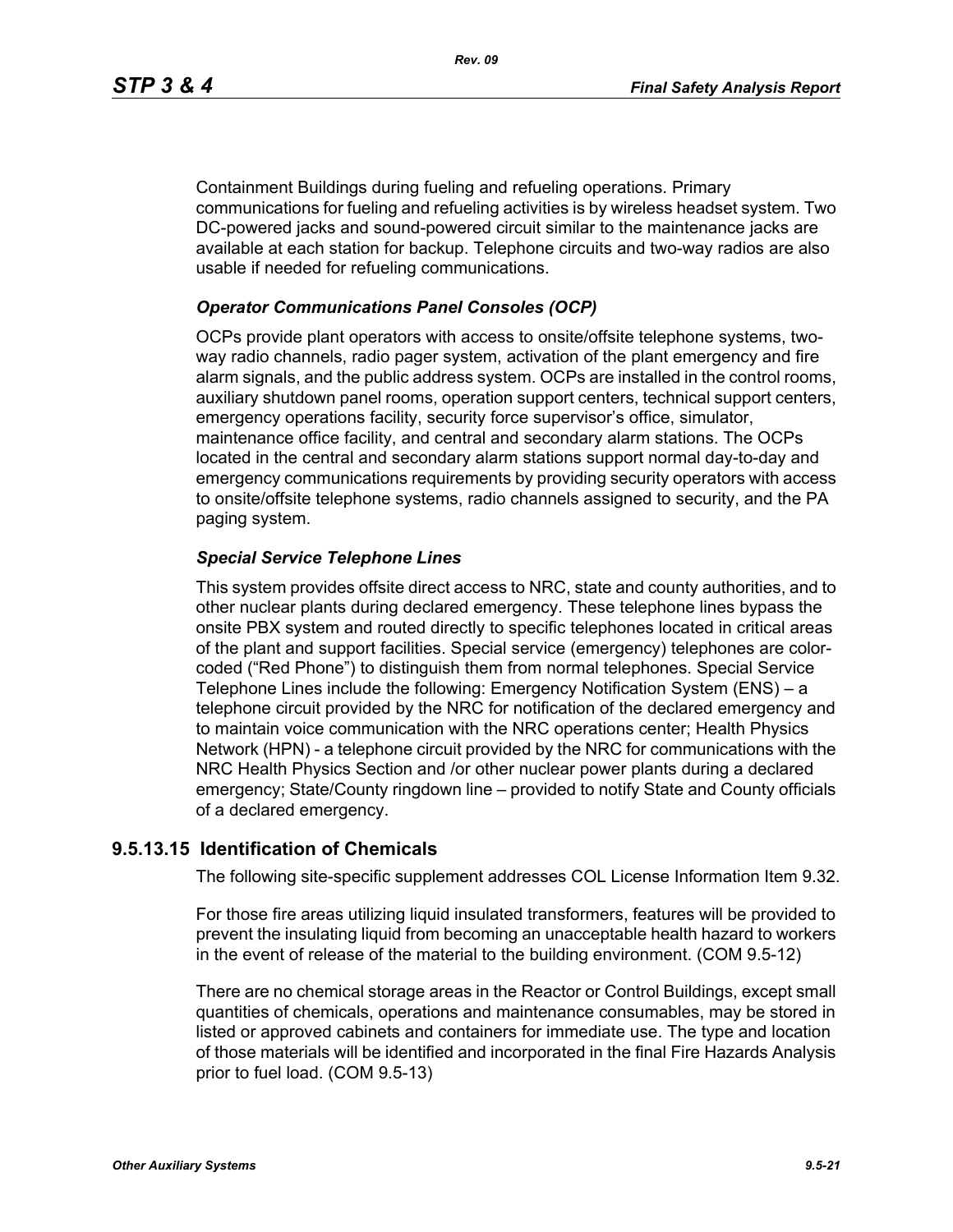# **9.5.13.16 NUREG/CR-0660 Diesel Generator Reliability Recommendations**

The following site-specific supplement addresses COL License Information Item 9.33.

STP satisfies NUREG/CR-0660 recommendations by developing programs for training, preventive maintenance, and root-cause analysis of component and system failures. (COM 9.5-14)

# **9.5.13.17 Sound-Powered Telephone Units**

The following standard supplement addresses COL License Information Item 9.34.

The sound-powered telephone units will be provided before fuel load for use in conjunction with the system described in Subsection 9.5.2.2.2. (COM 9.5-15).

## **9.5.13.18 Fire-Related Administrative Controls**

The following site-specific supplement addresses COL License Information Item 9.35.

The Fire Protection Program is described in Appendix 9E.

## **9.5.13.19 Periodic Testing of Combustion Turbine Generator (CTG)**

The following departure and standard supplement address COL License Information Item 9.36.

STD DEP 8.3-1

- *(1) For each 6.9* 4.16 *Kv emergency bus (staggered among the three buses at 18-month intervals), verify the CTG starts and energizes the bus within 10 minutes and energizes all required loads (as defined in the "LOCA-Loads" section of Table 8.3-4) within 15 minutes. The steady-state CTG voltage and frequency shall be ≥6210 V and ≤7590 V, and ≥58.8 Hz and ≤61.2 Hz*13.8 kV ± 10% and 60Hz ± 2%. *All CTG starts may be preceded by an engine prelube period.*
- *(2) The operator can accomplish this from the main control room.*
- *(3) One Class 1E circuit breaker and one* four *non-Class 1E circuit breaker*s *exist and are functional between each of the Class 1E diesel generator buses and the CTG. (Note that only the circuit breakers for the preselected division are racked in. The remaining two divisions have their Class 1E breakers normally racked out, as shown in Figure 8.3.1both the Class 1E and non-Class 1E breakers*, which provide the connection from the CTG bus to the diesel generator buses, *are normally open and they have no automatic function. The operator must manually align the CTG to the diesel generator buses* this connection*.)*
- *(4) Each 92 days, verify the combustion turbine generator (CTG) starts and achieves steady state voltage (≥6210 V and ≤7590 V*13.8 kV ± 10%*), and frequency (≥58.8 Hz and ≤61.2 Hz) within 2* 60 Hz ± 2%) in less than 10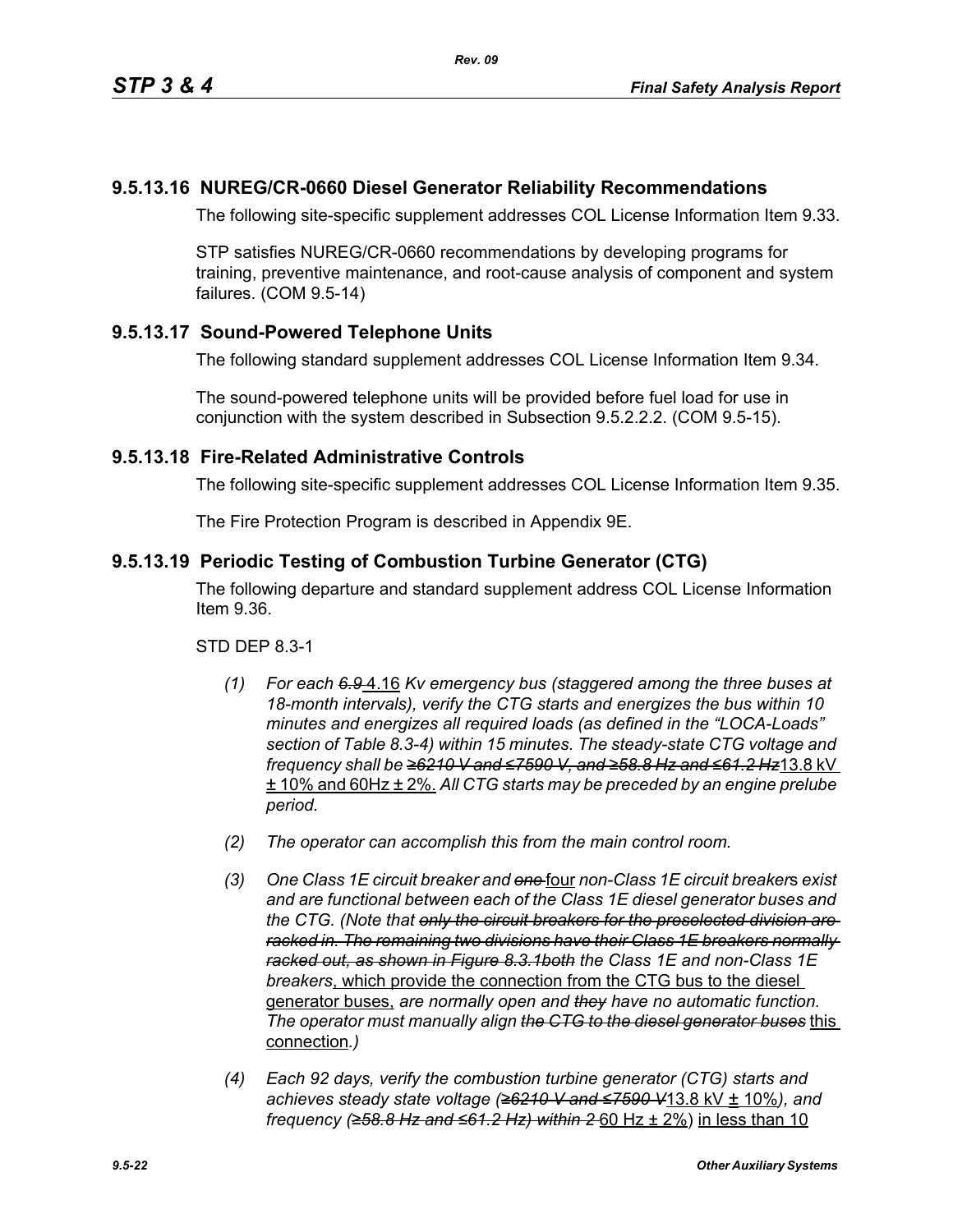*minutes. Load the CTG to ≥90% and ≤100% of its continuous rating and operate it with this load for at least 60 minutes. All CTG starts may be preceded by an engine prelube period.*

The revised test requirements are incorporated in the Technical Requirements Manual and included in testing procedures prepared prior to fuel load. The Technical Specifications include the functional testing requirements and test frequencies for the CTGs necessary to support completion times allowed in TS 3.8.1, AC Sources-Operating.

## **9.5.13.20 Operating Procedures for Station Blackout**

The following site-specific supplement addresses COL License Information Item 9.37.

The station blackout procedure(s) will provide the direction to:

- (1) Operate the Alternate AC-CTG during an SBO event
- (2) Restore other plant offsite (preferred) and onsite emergency power sources as soon as possible
- (3) Recover plant HVAC Systems as soon as possible to limit heat increase
- (4) Provide additional core, containment, and vital equipment makeup and cooling services, as necessary
- (5) Establish orderly plant safe shutdown conditions
- (6) Severe weather guidelines will be developed consistent with the guidelines of NUMARC 87-00, Section 4.2.3. Deviation may be authorized from the NUMARC 87-00 criteria for grid conditions where a shutdown may increase the likelihood of a loss of offsite power.

The station blackout procedure(s) will be developed consistent with the plant operating procedure development plan in Section 13.5. (COM 1C-1)

### **9.5.13.21 Quality Assurance Requirements for CTG**

The following standard supplement addresses COL License Information Item 9.38.

The STPNOC Quality Assurance Program Description (QAPD) referenced in Section 17.5S has incorporated the Quality Assurance requirements of Regulatory Position 3.5 and Appendix A to RG 1.155 into the QAPD Part III, Nonsafety-Related SSC Quality Control, Section 2 Nonsafety-Related SSCs Credited for Regulatory Events. These requirements are translated into implementing procedures.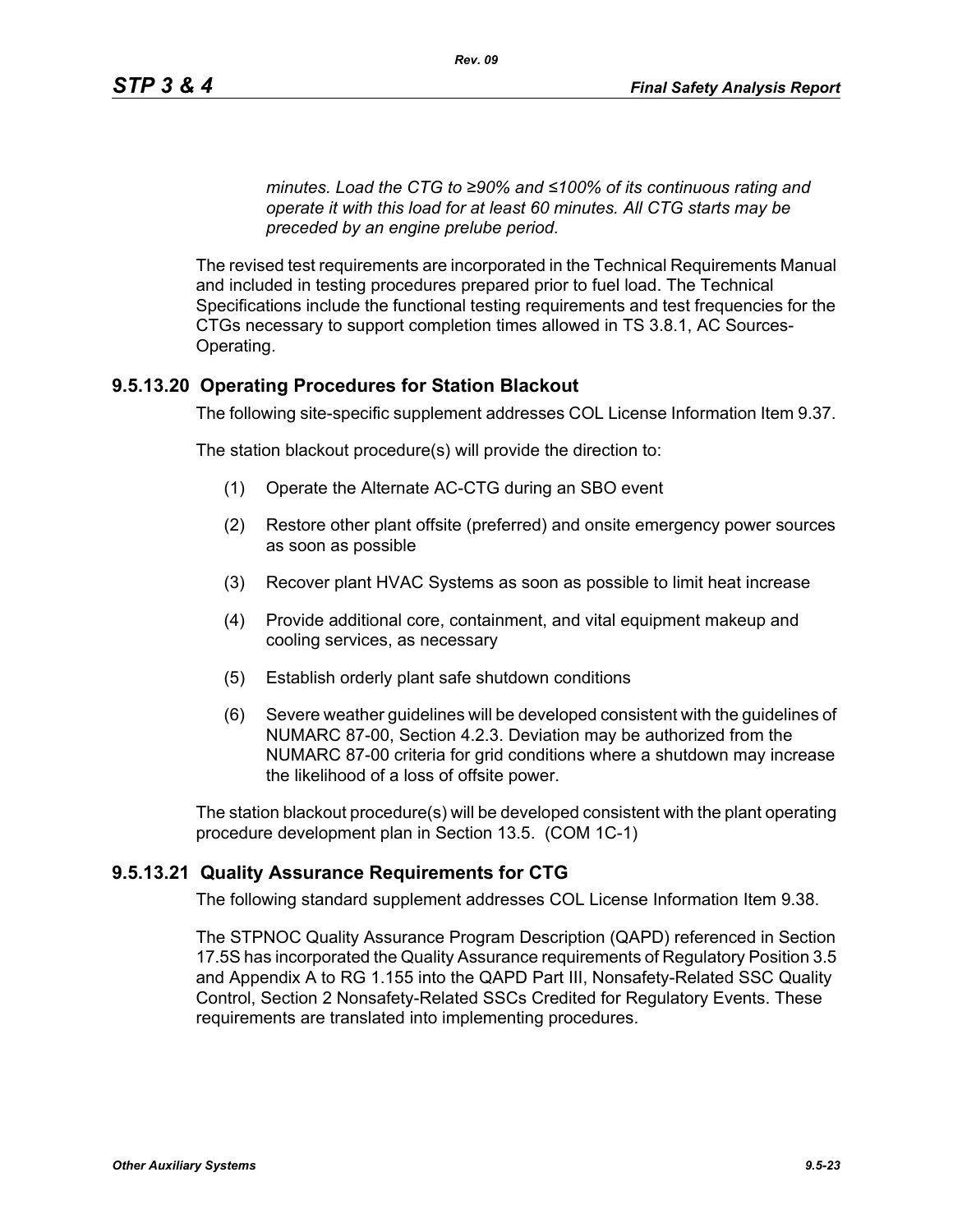| Bldg.     | Elev       | Room<br>No.     |                 | Fire Area   Area Name                      | Div               | <b>Combustible</b>            | <b>Sprinkler System</b><br><b>Type</b> |
|-----------|------------|-----------------|-----------------|--------------------------------------------|-------------------|-------------------------------|----------------------------------------|
| PY        | 7350       | N/A             | N/A             | <b>Unit Auxiliary Transformer</b>          | <b>ND</b>         | Oil                           | Deluge water                           |
| PY        | 7350       | N/A             | N/A             | Main Transformer Area                      | <b>ND</b>         | Oil                           | Deluge water                           |
| PY        | 7350       | N/A             | N/A             | Reserve Transformer                        | <b>ND</b>         | Oil                           | Deluge water                           |
| <b>RB</b> | $-8200$    | 133             | F1300           | CRD Pump Room                              | <b>ND</b>         | Class III B lube oil & cables | Dry pipe, closed head                  |
| <b>RB</b> | 12300      | 412             | F4100           | Diesel Generator A Room                    | D <sub>1</sub>    | Fuel oil, Lube oil, & cables  | Preaction foam-water                   |
| <b>RB</b> | 12300      | 423             | F4200           | Diesel Generator B Room                    | D <sub>2</sub>    | Fuel oil, Lube oil, & cables  | Preaction foam-water                   |
| RB        | 12300      | 432             | F4300           | Diesel Generator C Room                    | D <sub>3</sub>    | Fuel oil, Lube oil, & cables  | Preaction foam-water                   |
| RB        | 23500      | 610             | F6101           | Diesel Generator Fuel Tank A Room          | D <sub>1</sub>    | Diesel fuel                   | Deluge foam-water                      |
| <b>RB</b> | 23500      | 620             | F6201           | Diesel Generator Fuel Tank B Room          | D <sub>2</sub>    | Diesel fuel                   | Deluge foam-water                      |
| RB        | 23500      | 630             | F6301           | Diesel Generator Fuel Tank C Room          | D <sub>3</sub>    | Diesel fuel                   | Deluge foam-water                      |
| <b>RW</b> | 4600-12300 | N/A             | N/A             | Dry Radioactive Waste Storage Area         | <b>ND</b>         | Radioactive material          | Wet pipe sprinkler                     |
| <b>RW</b> | 7300       | AKA-            | $A\mathcal{U}A$ | <b>Dry Radioactive Waste Storage Area-</b> | $A \rightarrow B$ | Radioactive material-         | Wet pipe sprinkler                     |
| <b>RW</b> | -200       | $A\mathcal{U}A$ | <b>N/A</b>      | <b>Dry Radioactive Waste Storage Area-</b> | A                 | Radioactive material-         | Wet pipe sprinkler                     |

*Rev. 09*

*STP 3 & 4*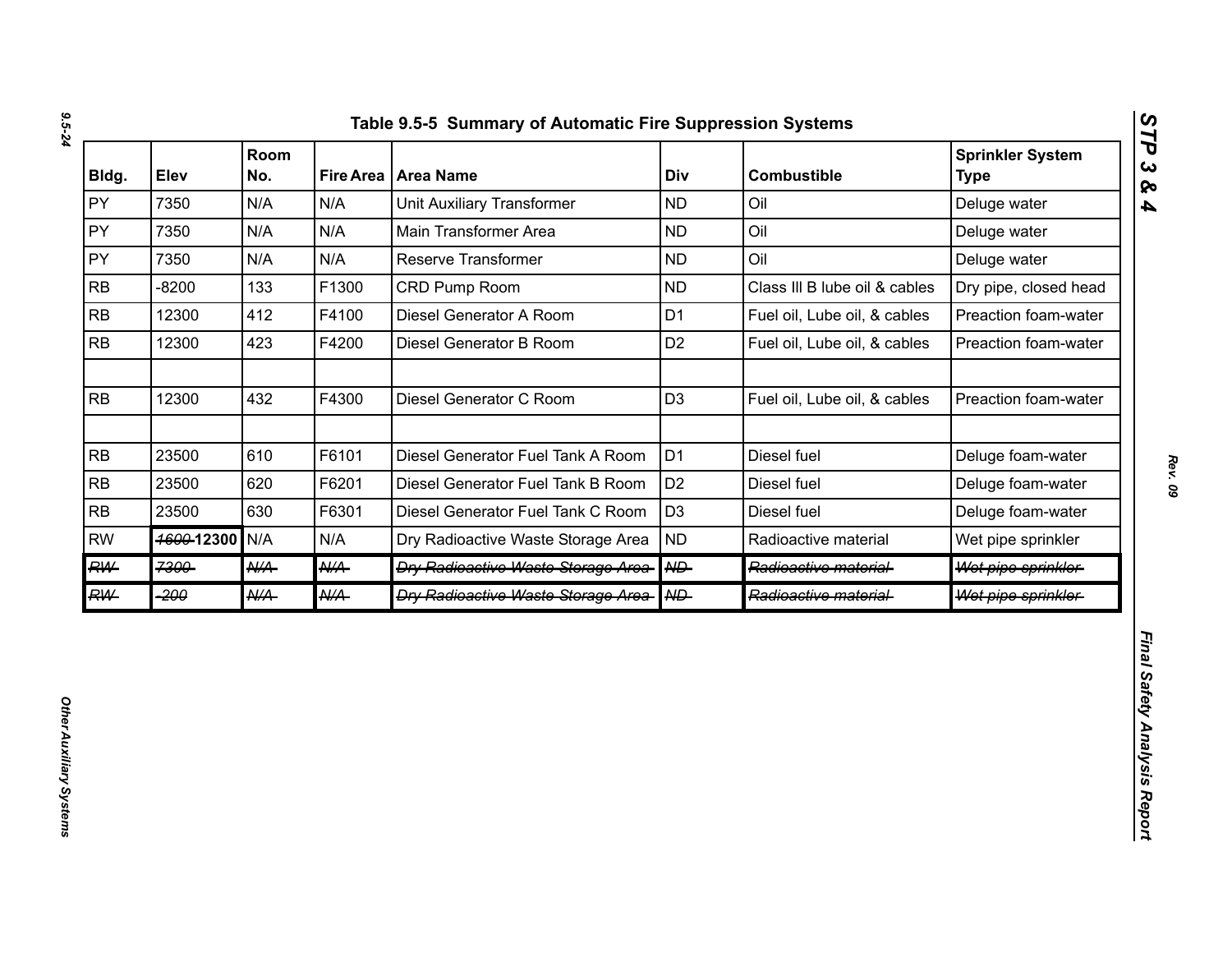| Bldg.          | Elev           | Room<br>No.      |                         | Fire Area   Area Name                                | Div            | <b>Combustible</b>                            | <b>Sprinkler System</b><br><b>Type</b> |
|----------------|----------------|------------------|-------------------------|------------------------------------------------------|----------------|-----------------------------------------------|----------------------------------------|
| <b>RW</b>      | -6500-         | $A\rightarrow A$ | N/A                     | <b>Dry Radioactive Waste Storage Area-</b>           | ND             | Radioactive material                          | Wet pipe sprinkler                     |
| TB             | 350<br>2300    | <b>420N/A</b>    | FT1500                  | Beneath the Turbine surroundings                     | <b>ND</b>      | Lubricants <del>, charcoal</del> &<br>cables  | Wet pipe sprinkler                     |
| $H\rightarrow$ | 7350           | 222              | FT1500                  | <b>Beneath the Turbine Surroundings</b>              | N <sub>D</sub> | Lubricants, & cables                          | Wet pipe sprinkler                     |
| ТB             | 7350-6300      | 230              | FT2500                  | Lube Oil Conditioning Area                           | <b>ND</b>      | Class III B lube oil                          | Deluge foam-water                      |
| TB             | 7350-6300      | 247              | FT2503                  | <b>House Boiler Area</b>                             | <b>ND</b>      | Lubricants, Fuel oil &<br>Lubricants & cables | <b>PreactionWet pipe</b><br>sprinkler  |
| <b>TB</b>      | 15350<br>12300 | 317 &<br>2X8     | FT3500                  | <b>Gas Turbine Generator</b>                         | <b>ND</b>      | Diesel fuel & Class III B<br>lube oil         | Deluge foam-water                      |
| <b>TB</b>      | 15350<br>19700 | 3203X2           | FT1500<br><b>FT35X9</b> | <b>TGW Pumps Area</b><br>Hydrogen Seal Oil Skid Area | <b>ND</b>      | Hydrogen seal oil                             | Deluge foam-water                      |
| TB             | 19700          | 330              | FT3501                  | <b>Lube Oil Reservoir Area</b>                       | <b>ND</b>      | Class III B lube oil                          | Deluge foam-water                      |
| TB             |                | 122              | FT1503                  | <b>Stairwell No. 2</b>                               | <b>ND</b>      |                                               | Wet pipe sprinkler                     |
| <b>TB</b>      |                | 249              | FT2504                  | <b>Stairwell No. 4</b>                               | <b>ND</b>      |                                               | Wet pipe sprinkler                     |
| <b>TB</b>      |                | 1X3              | <b>FT15X1</b>           | <b>Stairwell No. 6</b>                               | <b>ND</b>      |                                               | Wet pipe sprinkler                     |
| <b>TB</b>      |                | 1X4              | <b>FT15X2</b>           | <b>Stairwell No. 7</b>                               | <b>ND</b>      |                                               | Wet pipe sprinkler                     |
| <b>TB</b>      | 6300           | N/A              | FT1500                  | <b>Beneath Turbine surroundings</b>                  | <b>ND</b>      | <b>Lubricants &amp; Cables</b>                | Wet pipe sprinkler                     |
| <b>TB</b>      |                | 114              | FT1502                  | <b>Stairwell No. 1</b>                               | <b>ND</b>      |                                               | Wet pipe sprinkler                     |
| <b>TB</b>      |                | 212              | FT2502                  | <b>Stairwell No. 3</b>                               | <b>ND</b>      |                                               | Wet pipe sprinkler                     |
| <b>TB</b>      |                | <b>1Y5</b>       | <b>FT15Y1</b>           | <b>Stairwell No. 8</b>                               | <b>ND</b>      |                                               | Wet pipe sprinkler                     |
| <b>TB</b>      |                | 250              | <b>FT15Y2</b>           | <b>Elevator Shaft</b>                                | <b>ND</b>      | <b>Lubricants &amp; Cables</b>                | Wet pipe sprinkler                     |
| TB             | 6300           | <b>1Y1</b>       | <b>FT15Y3</b>           | Lube Oil Storage Tank Area                           | <b>ND</b>      | Class III B lube oil                          | Deluge foam water                      |
| TB             | 6300           | 232              | FT1501                  | <b>HNCW Chiller Area</b>                             | <b>ND</b>      | <b>Lubricants &amp; Cables</b>                | Wet pipe sprinkler                     |
| TB             | 6300           | 111              | FT1501                  | <b>Instrument &amp; Service Air Equip.</b>           | <b>ND</b>      | <b>Lubricants &amp; Cables</b>                | Wet pipe sprinkler                     |

*STP 3 & 4*

 $9.5 - 25$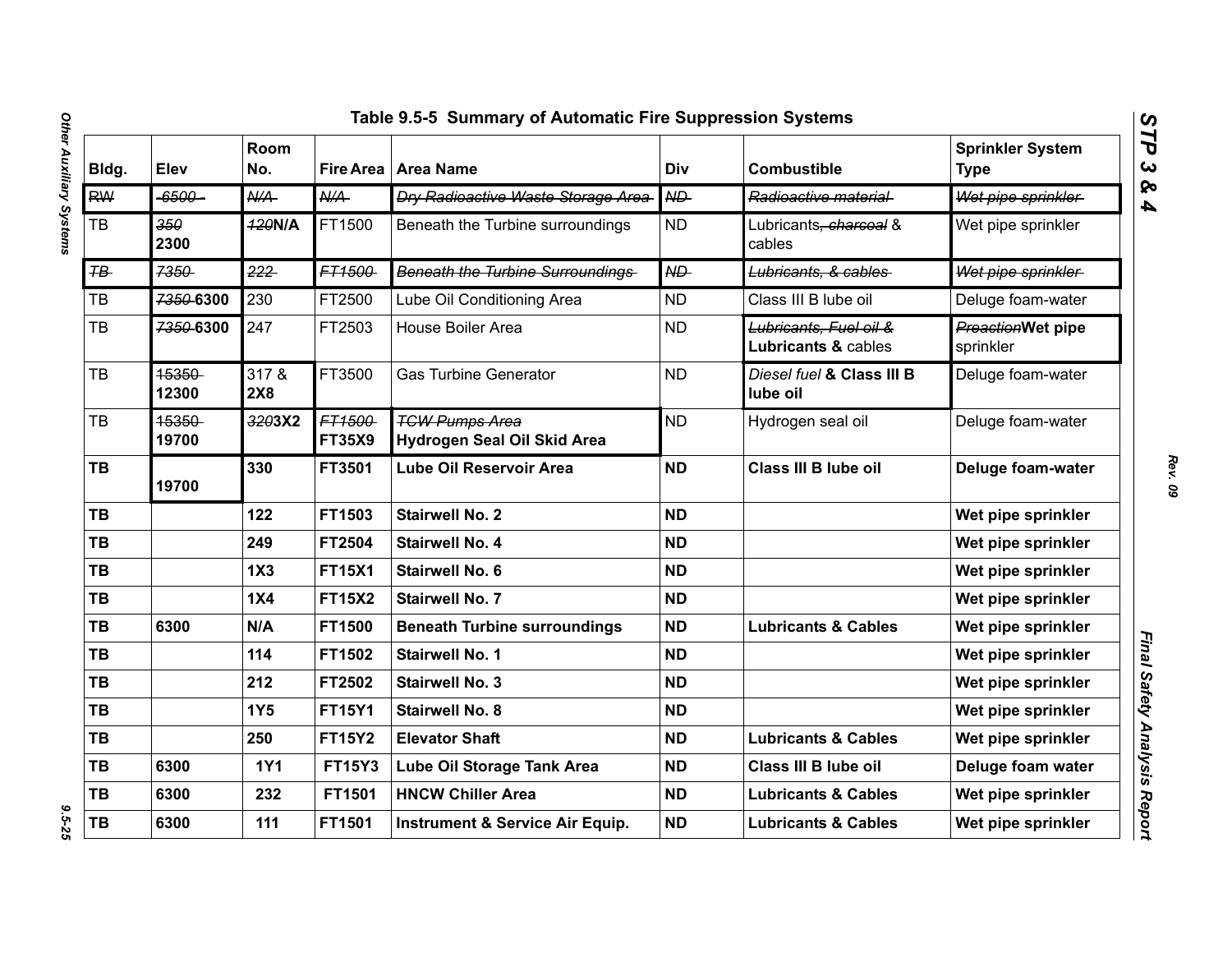| Bldg.     | Elev  | Room<br>No. |               | Fire Area   Area Name                | Div       | <b>Combustible</b>                                   | <b>Sprinkler System</b><br><b>Type</b> |
|-----------|-------|-------------|---------------|--------------------------------------|-----------|------------------------------------------------------|----------------------------------------|
| <b>TB</b> | 6300  | <b>1Y2</b>  | FT1501        | <b>Breathing Air Equipment Area</b>  | <b>ND</b> | <b>Lubricants &amp; Cables</b>                       | Wet pipe sprinkler                     |
| <b>TB</b> | 6300  | 232         | <b>FT15Y4</b> | <b>EHC Hydraulic Power Unit Area</b> | <b>ND</b> | Class III B hyd. fluid                               | Deluge foam water                      |
| TB        | 12300 | N/A         | FT1500        | <b>Beneath Turbine surroundings</b>  | <b>ND</b> | <b>Lubricants &amp; Cables</b>                       | Wet pipe sprinkler                     |
| TB        | 12300 | <b>2X5</b>  | <b>FT25X1</b> | <b>CTG Switchgear Area</b>           | <b>ND</b> | <b>Electrical Cables</b>                             | Wet pipe sprinkler                     |
| TB        | 12300 | 210         | <b>FT25X3</b> | <b>Switchgear Room 'A'</b>           | <b>ND</b> | <b>Electrical Cables</b>                             | Wet pipe sprinkler                     |
| TB        | 19700 | N/A         | FT1500        | <b>Beneath Turbine surroundings</b>  | <b>ND</b> | <b>Lubricants &amp; Cables</b>                       | Wet pipe sprinkler                     |
| <b>TB</b> | 19700 | $31X-2$     | <b>FT35X1</b> | <b>LPCP Switchgear Room</b>          | <b>ND</b> | <b>Electrical Cables</b>                             | Wet pipe sprinkler                     |
| <b>TB</b> | 19700 | 310         | <b>FT35X8</b> | <b>Switchgear Room 'B'</b>           | <b>ND</b> | <b>Electrical Cables</b>                             | Wet pipe sprinkler                     |
| <b>TB</b> | 19700 | 3X9         | <b>FT35X7</b> | <b>Electrical Equipment Area</b>     | <b>ND</b> | <b>Electrical Cables</b>                             | Wet pipe sprinkler                     |
| <b>TB</b> | 19700 | 3X4         | <b>FT35X3</b> | 250VDC Battery Room                  | <b>ND</b> | <b>Electrical Cables</b>                             | Wet pipe sprinkler                     |
| <b>TB</b> | 19700 | 3X5         | <b>FT35X2</b> | 250VDC Battery Room                  | <b>ND</b> | <b>Electrical Cables</b>                             | Wet pipe sprinkler                     |
| TB        | 19700 | 3X6         | <b>FT35X4</b> | 125VDC Battery Room 'A'              | <b>ND</b> | <b>Electrical Cables</b>                             | Wet pipe sprinkler                     |
| <b>TB</b> | 19700 | 3X7         | <b>FT35X5</b> | 125VDC Battery Room 'B'              | <b>ND</b> | <b>Electrical Cables</b>                             | Wet pipe sprinkler                     |
| TB        | 19700 | 3X8         | <b>FT35X6</b> | 125VDC Battery Room 'C'              | <b>ND</b> | <b>Electrical Cables</b>                             | Wet pipe sprinkler                     |
| <b>TB</b> | 27800 | N/A         | FT1500        | <b>Above Turbine surroundings</b>    | <b>ND</b> | <b>Lubricants &amp; Cables</b><br>Wet pipe sprinkler |                                        |
| <b>TB</b> | 27800 | N/A         | FT1500        | <b>Turbine Generator Bearings</b>    | <b>ND</b> | Class III B lube oil                                 | <b>Closed head</b><br>preaction spray  |
| <b>TB</b> | 27800 | N/A         | FT1500        | <b>Beneath Turbine skirt</b>         | <b>ND</b> | Class III B lube oil                                 | Wet pipe sprinkler                     |
| TB        |       | 4X5         | <b>FT45X1</b> | <b>Stairwell No. 9</b>               | <b>ND</b> |                                                      | Wet pipe sprinkler                     |
| TB        | 38300 | N/A         | FT1500        | <b>Above Turbine surroundings</b>    | <b>ND</b> | <b>Lubricants &amp; Cables</b>                       | Wet pipe sprinkler                     |
| TB        |       | 5X1         | <b>FT55X1</b> | Stairwell No. 10                     | <b>ND</b> |                                                      | Wet pipe sprinkler                     |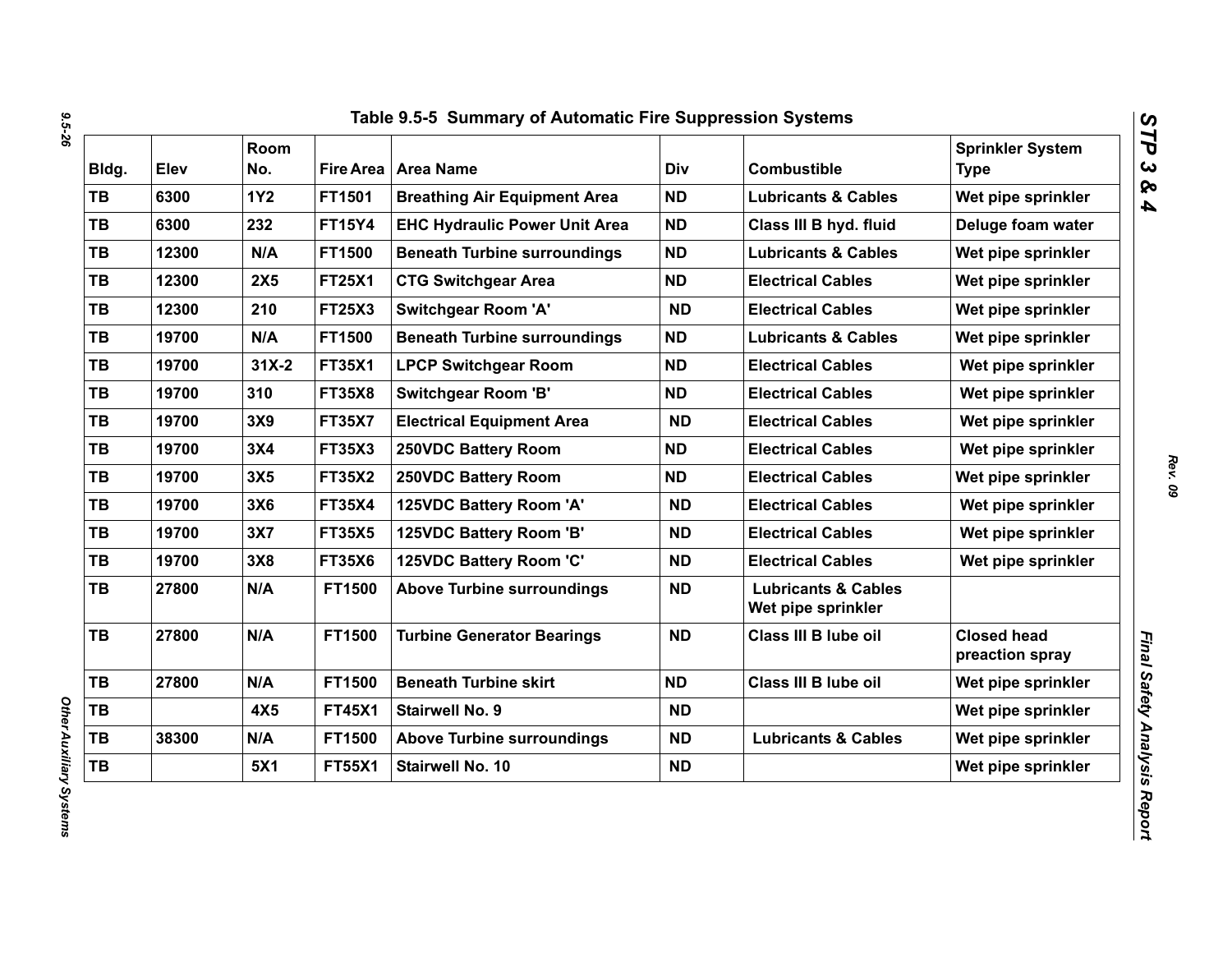

*STP 3 & 4*

9.5-27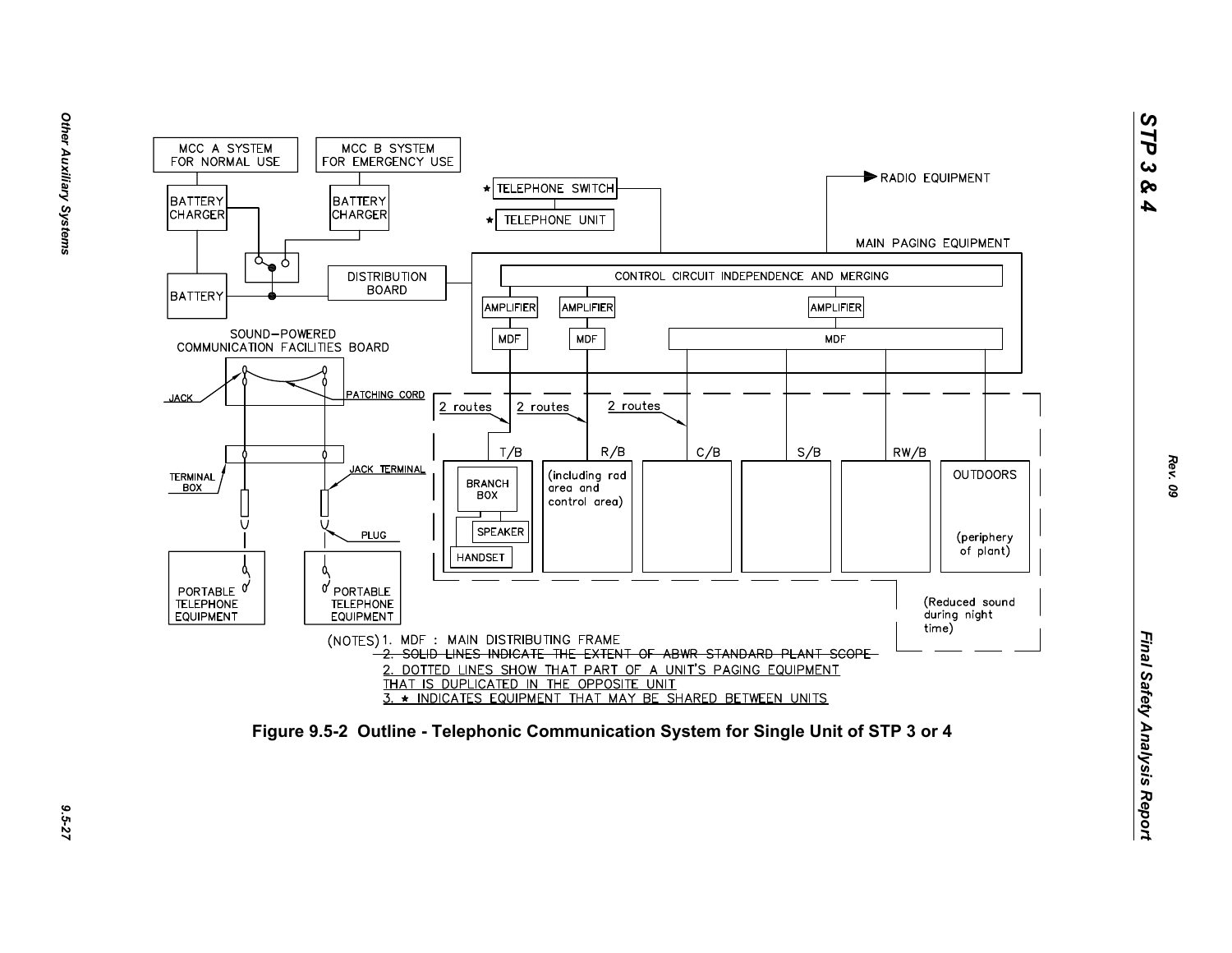

\* Elevations based on RPV bottom at EL 0. All dimensions in millimeters.

## **Figure 9.5-3 Lower Drywell Flooder System Arrangement/Configuration**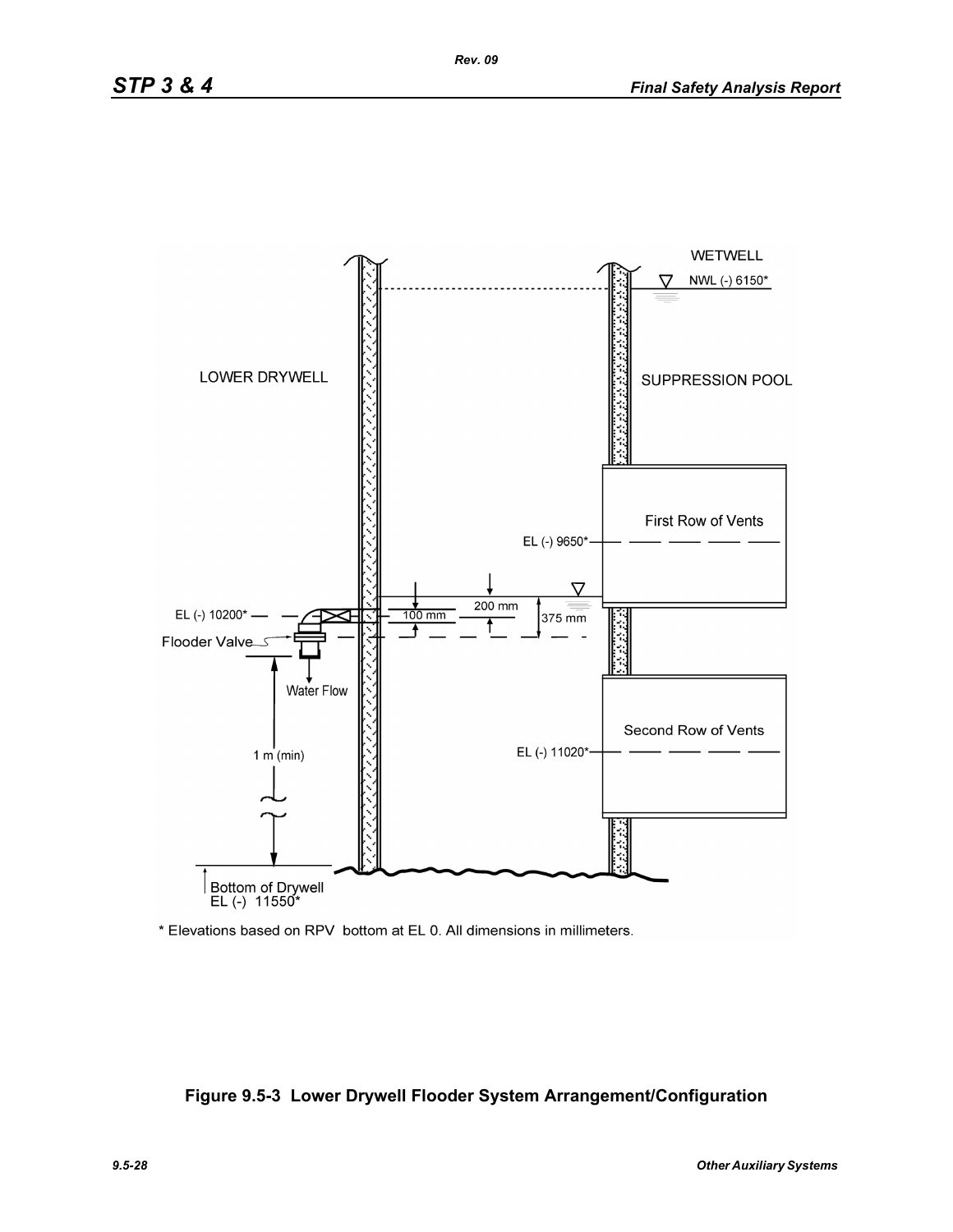



9.5-29